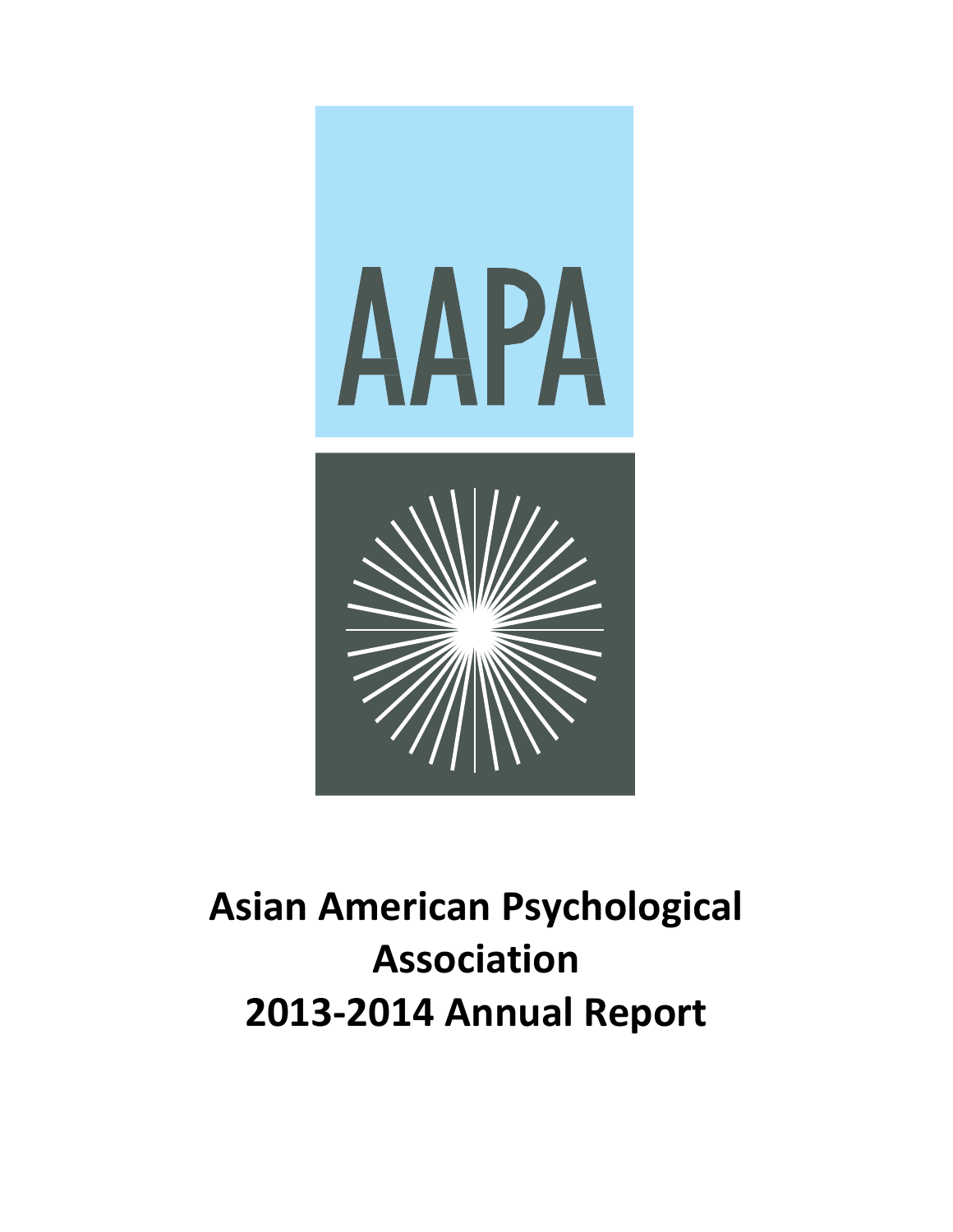# **Contents**

| ASIAN AMERICAN JOURNAL OF PSYCHOLOGY EDITOR: Frederick T. L. Leong, Ph.D 23 |  |
|-----------------------------------------------------------------------------|--|
|                                                                             |  |
|                                                                             |  |
|                                                                             |  |
|                                                                             |  |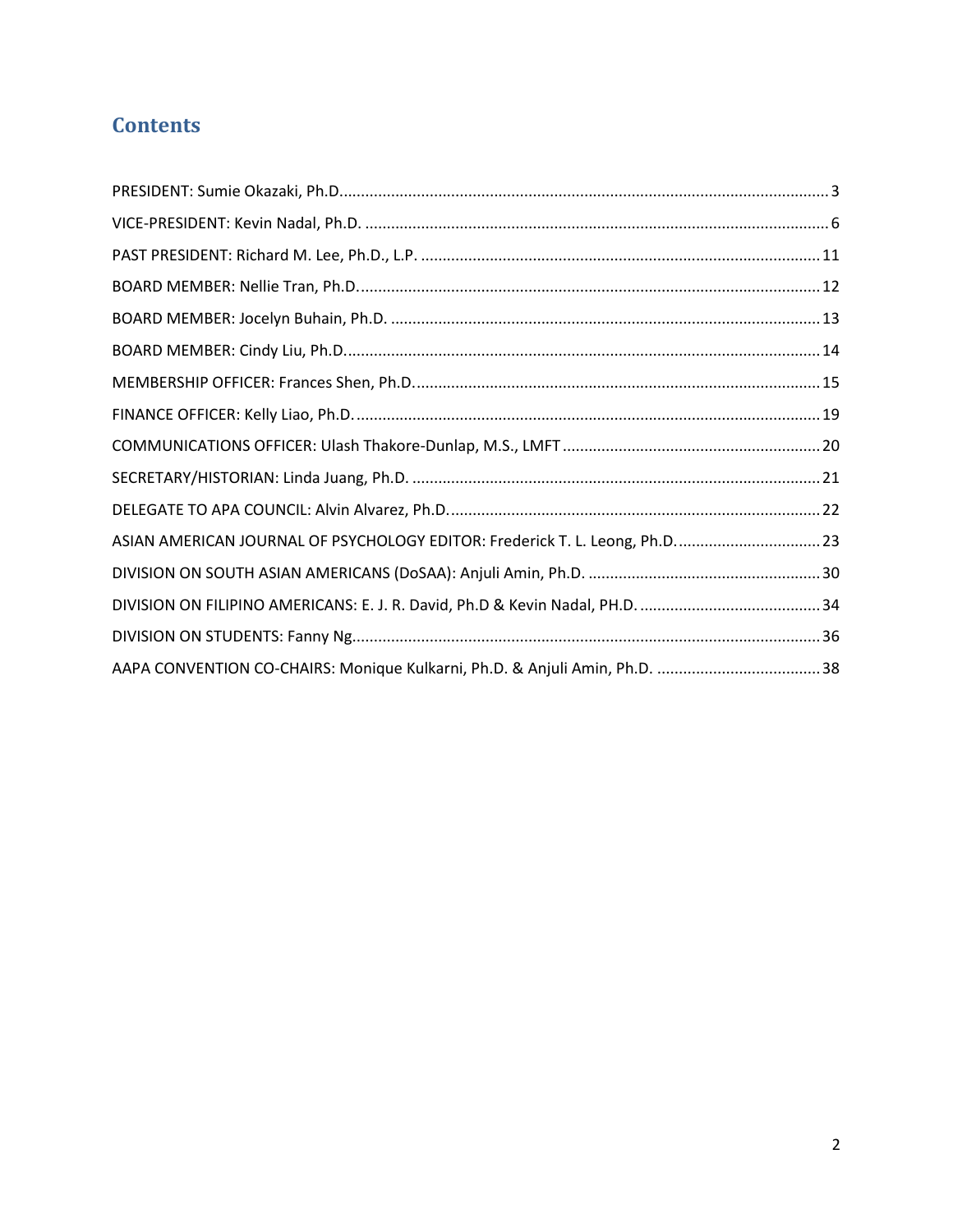# <span id="page-2-0"></span>President's report: Sumie Okazaki

This past year has continued to be a busy and productive year for AAPA and its Executive Committee. I am fortunate to have served this past year alongside Rich Lee, the Past President, whose presidential term had paved a way for AAPA's effort toward greater public engagement and relevance in public policy. Rich has been an invaluable source of good advice and leadership, and we will miss his presence on the Executive Committee. I also thank Rich for representing the AAPA at the recent CNPAAEMI meeting in Eugene, Oregon.

I would like to also acknowledge the excellent work of the Vice President, Kevin Nadal, whose tireless advocacy as well as his willingness to travel on behalf of AAPA, has made for a fruitful partnership. I am also grateful to the elected and appointed officers of the Executive Committee, as well as AAPA members who volunteer their time and effort on committees and task forces. Their work is not always visible to the general membership but critical to the smooth workings of an all-volunteer professional organization. Below, I highlight my activities across the main AAPA initiatives of the past year.

**Website and Communications:** Under Rich Lee's initiative, AAPA had contracted with Bust Out Solutions in Minneapolis to design and build a new website. This website went "live" last summer, and this past year, the EC team has worked to improve the website for greater usability. Toward this end, I have worked closely with membership officer, Frances Shen, on the membership application and renewal functionalities. We also transitioned our membership communication from the AAPA listserve, long maintained by Alvin Alvarez at San Francisco State University, to AAPA google group that allowed for increased functionality while allowing the membership officer to maintain greater control over the list membership. Our facebook and twitter accounts remain an important social media tools for communication with not just the AAPA members but also the general public.

**Fact Sheets:** Our AAPA Leadership Fellows, Dhara Thakar and Shu-wen Wang, were again engaged in the authorship of two additional fact sheets (trauma and violence exposure among API children; intimate partner violence among API women). The EC authorized hiring Heewon Lee, a graphic designer in Minneapolis, to format the fact sheets for a more polished, professional look. The fact sheets have been distributed through our website, social media, and through the email distribution channels of CNPAAEMI (Council of National Psychology Associations for the Advancement of Ethnic Minority Interests). I would like to thank Grace Kim and Sam Wan for their stewardship of the leadership program and Pratyusha Tummala-Narra and Doris Chang for mentoring the fellows on the fact sheets project.

**Asian American Journal of Psychology:** Under the editorial leadership of Fred Leong, AAJP continued to thrive. Our current ISI impact factor is 1.75 and continues to be ranked first of 16 journals in the Ethnic Studies category. The EC approved to designate Fred Leong as the journal's founding editor to honor his leadership role in the first five years of the journal, from conceptualizing the journal, identifying a publisher, launching the journal, and serving as its inaugural editor. We will honor him at this year's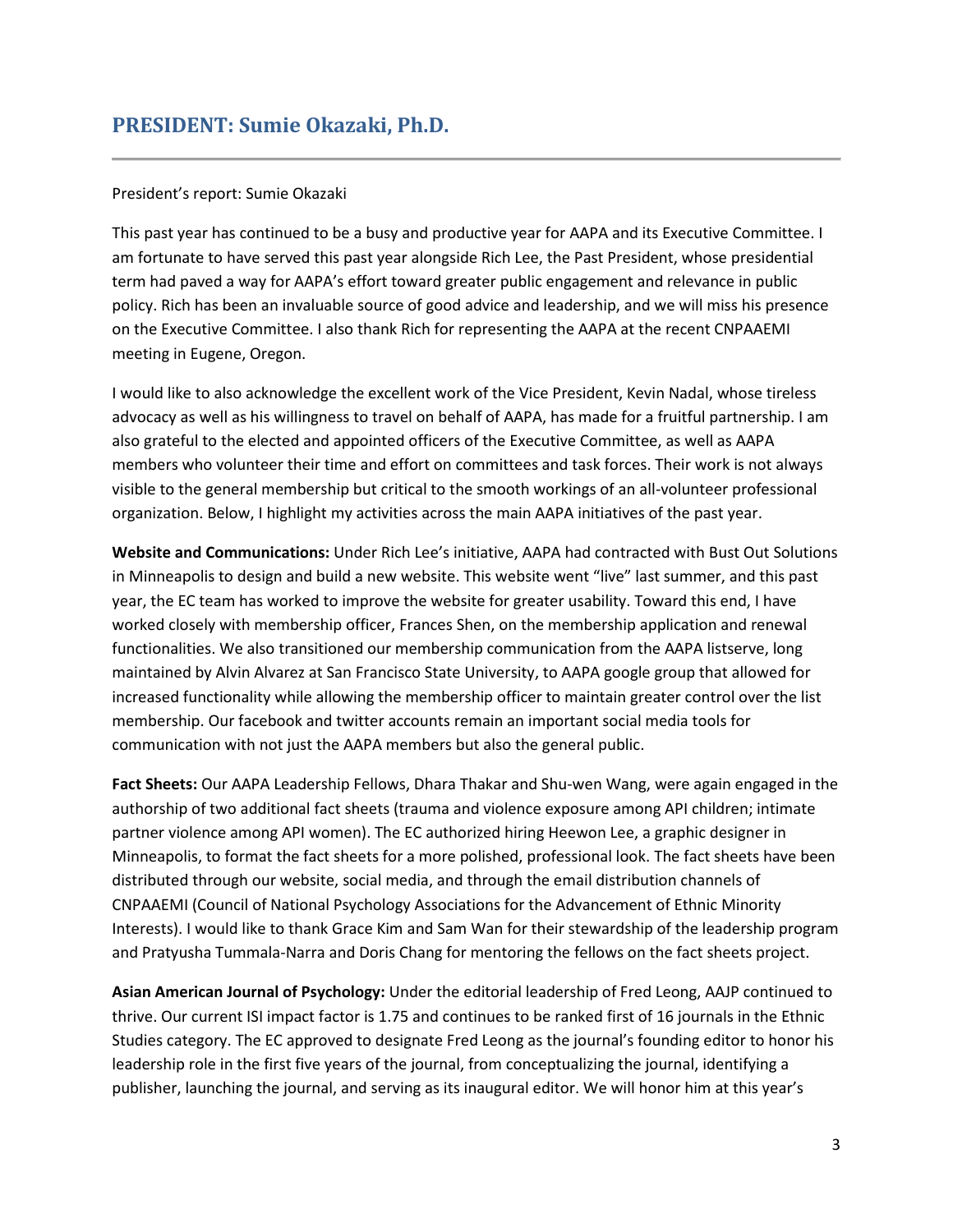Awards Banquet, and the designation will appear in the journal masthead and cover starting in the 2015 volume. The EC also approved a 5-year contract with the incoming editor, Bryan Kim, and his editorial team. Kudos to the AAJP editors and associate editors for their outstanding work.

**CNPAAEMI:** AAPA has continued to be actively engaged in the work of Council of National Psychology Associations for the Advancement of Ethnic Minority Interests. I attended its annual meeting in Honolulu, HI in August 2013, and Rich Lee attended its annual meeting in Eugene, OR in June 2014. We continue to support the CNPAAEMI Leadership Development Institute in multiple ways, including my participation in a mentoring conference call with the LDI fellows in April 2014, and having Natasha Thapar-Olmos (AAPA fellow for the LDI) participate in the meetings and discussions of the AAPA Executive Committee. Finally, I continued the involvement of AAPA that was initiated by Rich Lee in the APA Office of Ethnic Minority Affairs-led planning grant proposal to the NIH National Research Mentoring Network (NRMN) program. Although the APA OEMA-led planning grant was not awarded, we were invited by a group awarded the planning grant to join in their application submission. I traveled to Washington, DC in January 2014 to represent the AAPA and to participate in the conceptualization of the NRMN grant proposal, and I provided additional feedback to the NRMN grant proposal under development throughout the spring. On behalf of AAPA, I also wrote a letter of support to the NRMN grant. The grant is currently under review. Finally, I attended the APA Council of Representatives meeting in February 2014 to substitute for Alvin Alvarez, our AAPA council representative who was unable to attend the meeting. Although AAPA and other ethnic minority psychology association representatives do not have voting rights within the APA Council, we continue to send an AAPA representative, elected by the general membership, to be an observer at the semi-annual Council meetings.

**The Alliance:** Kevin Nadal and I are the two AAPA representatives to the Alliance of National Psychological Associations for Racial and Ethnic Equity. Over the course of the year, the Alliance member organization's representatives from the APA and four ethnic minority organizations held bimonthly phone conferences. One main Alliance effort, initiated by the Association of Black Psychologists (ABPsi) in collaboration with the Annie E Casey Foundation concern the mental health treatment of children and youth in juvenile justice system. Although the progress has been somewhat slow on this initiative, AAPA remains interested and committed to working with the Alliance members on this important public policy issue that disproportionately affect youth of color. Another collective effort of the Alliance has been to organize and submit symposium panel proposals to the National Latina/o Psychological Association's (NLPA) biennial conference in October 2014 (accepted) and to the National Multicultural Conference and Summit in January 2015 (rejected). I plan to travel to the NLPA conference to participate in the symposium and also to attend the Alliance's annual in-person meeting following the NLPA.

**Support for Teaching Resource Initiative:** An AAPA emerging professional member, Stephen Chen, approached the EC with his proposal to create an online consortium for the teaching of Asian American psychology. The EC approved to support Stephen's grant proposal to APA OEMA's CEMRRAT (Commission on Ethnic Minority Recruitment, Retention, and Training in Psychology Task Force) small grant program. Stephen was awarded the CEMRRAT grant in the spring. As a first step, Stephen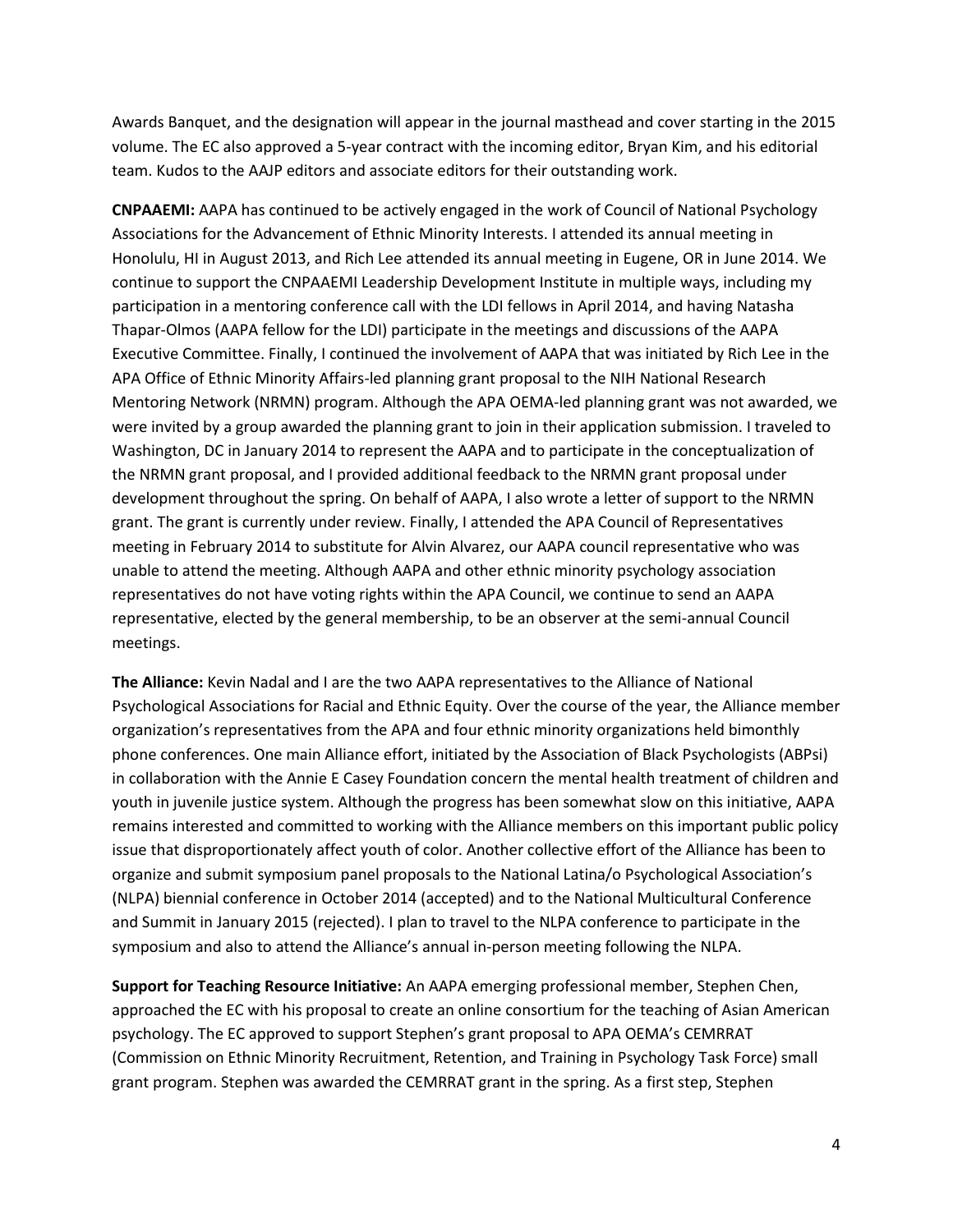participated in the Wordpress (web content editing program) training with our web design firm, Bust Out Solutions.

**Support for Practitioners:** Following the tragedy at UC Santa Barbara and Isla Vista, California, in May 2014, AAPA issued a brief statement expressing condolences to the victims and to renew our commitment to providing mental health resources to campus communities affected by violence. Following the distribution of the statement, several AAPA members engaged in online dialogue regarding the impact that this incident had on Asian American students in their communities. The EC remains supportive of the member initiated one-day symposium on API college mental health being planned for October 2014. We also support the move to revitalize the Practice Task Force, which has been inactive for some years, so that the organization can facilitate the work of our practitioner members as well as engage the greater public awareness and knowledge of mental health issues and resources.

**Public Policy and Public Engagement:** This year, AAPA was again invited to the Asian American and Pacific Islander Behavioral Health Forum, co-sponsored by the White House Initiative on Asian Americans and Pacific Islanders (WHIAAPI) and the Substance Abuse and Mental Health Services Administration (SAMHSA) in May 2014. I traveled to Washington, DC to represent the AAPA and to participate in a day-long discussion with SAMSAH and WHIAAPI staff and leaders from other national organizations who have a stake in behavioral health equity for AAPI communities. In addition to participating in the discussions, I was encouraged by Myron Quon, the Executive Director of the National Asian Pacific American Families Against Substance Abuse (NAPAFASA) to have AAPA apply for an affiliate membership in the National Council of Asian Pacific Americans (NCAPA). NCAPA is a coalition of 32 national APA organizations, and it seeks to represent the greater interest of the APA communities on public policy priorities (civil rights, education, health, housing and economic justice, immigration, and Native Hawaiian & Pacific Islander concerns). The EC authorized our organization's application, and I participated in the phone interview with the NCAPA Program Director and the Health Policy Director. We are currently awaiting the NCAPA membership vote regarding our affiliate member application.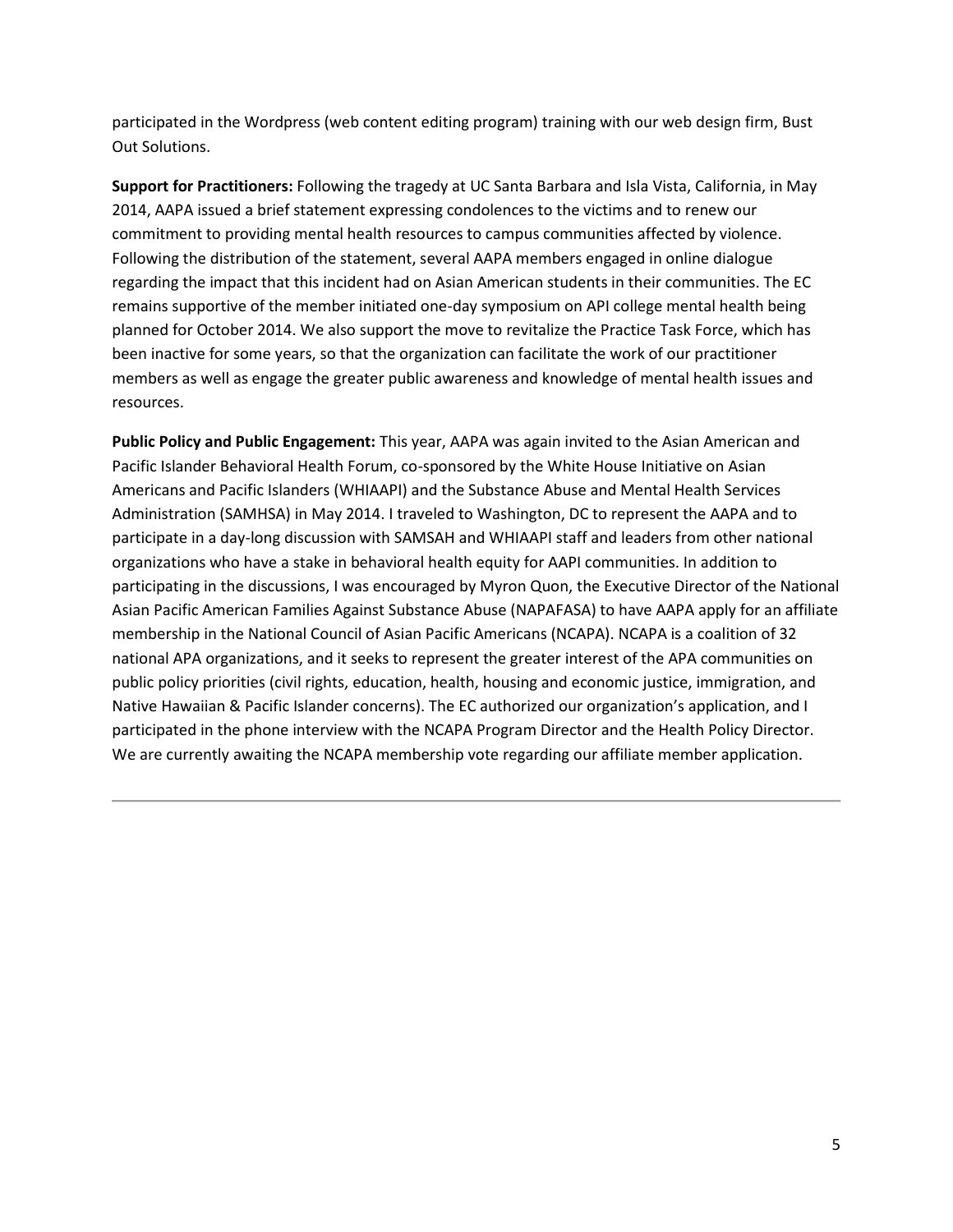# <span id="page-5-0"></span>**VICE-PRESIDENT: Kevin Nadal, Ph.D.**

As Vice President for the past year, I have focused my time on six major areas:

- 1) Assisting our President Sumie Okazaki and her Presidential Mission
- 2) Serving on the Alliance of Ethnic Minority Psychology Organizations
- 3) Forming and managing the AAPA Policy Committee
- 4) Serving as the Liaison between the Divisions and the Executive Committee
- 5) Assisting in the creation of the Division on LGBTQ Issues
- 6) Serving as a liaison between the AAPA Convention Co-Chairs and the Executive Committee

#### *Assisting our President Sumie Okazaki and her Presidential Mission*

I have done my best to assist our president on everything related to her presidential mission, as well as with the everyday maintenance of the organization (e.g., initiating discussions and voting on EC actions as they arose, consulting on decisions regarding requests or funding, etc.). Regarding the presidential mission of "giving Asian American Psychology away", there are many ways that I have done my best to support Sumie and AAPA in this endeavor. First, I have been actively engaged in social media efforts, to ensure that issues related to Asian American Psychology have been at the forefront. Not only have I have been actively engaged with our own AAPA Facebook and Twitter pages, but I have also written in the American Psychological Association blog, the *New York Times*, *Buzzfeed,* and others on issues related to Asian American mental health. Second, I initiated and managed the AAPA Task Force on Policy and Legal Cases, which is described below. This task force eventually led to the AAPA Policy Committee, which focuses on produces policy statements regarding Asian Americans and mental health. Third, I have worked with the AAPA Fellows to discuss how to use social media as a way of advocating for policy and social justice. With the Fellows, I am also planning a presentation on "Giving Asian American Psychology Away" at our annual AAPA Convention in August Finally, I have aimed to "give Asian American Psychology away" by continuing to represent AAPA in a number of community organizations on both local New York City and national levels. These include my continual presence in the Asian American community organizations in New York (e.g., Center for Asian Children and Families, APICHA, GAPIMNY, Q-Wave) as well as in national organizations (Asian American Journalists Association, Filipino American National Historical Society, etc.). I also represented AAPA at the Okura Mental Health Leadership Foundation meeting in Washington DC, where I met previous Okura Fellows and we discussed the future of the organization.

#### *Serving on the Alliance of Ethnic Minority Psychology Organizations*

Along with Sumie Okazaki, I have served as a member of the Alliance- an organization, which comprises of all of the Ethnic Minority Psychological Associations (i.e., Association of Black Psychologists, National Latino Psychological Association, Society of Indian Psychologists, and AAPA) and the American Psychological Association. Through the Alliance, we talk about issues related to communities of color and mental health. Some of the projects that the Alliance has been involved over the past year have been addressing health disparities among communities of color and the injustices of the juvenile justice system and young people of color.

For the past year, I was the AAPA representative for a collaborative project between the Alliance and the Annie E. Casey Foundation in Baltimore. We have met twice at the AECF headquarters in Baltimore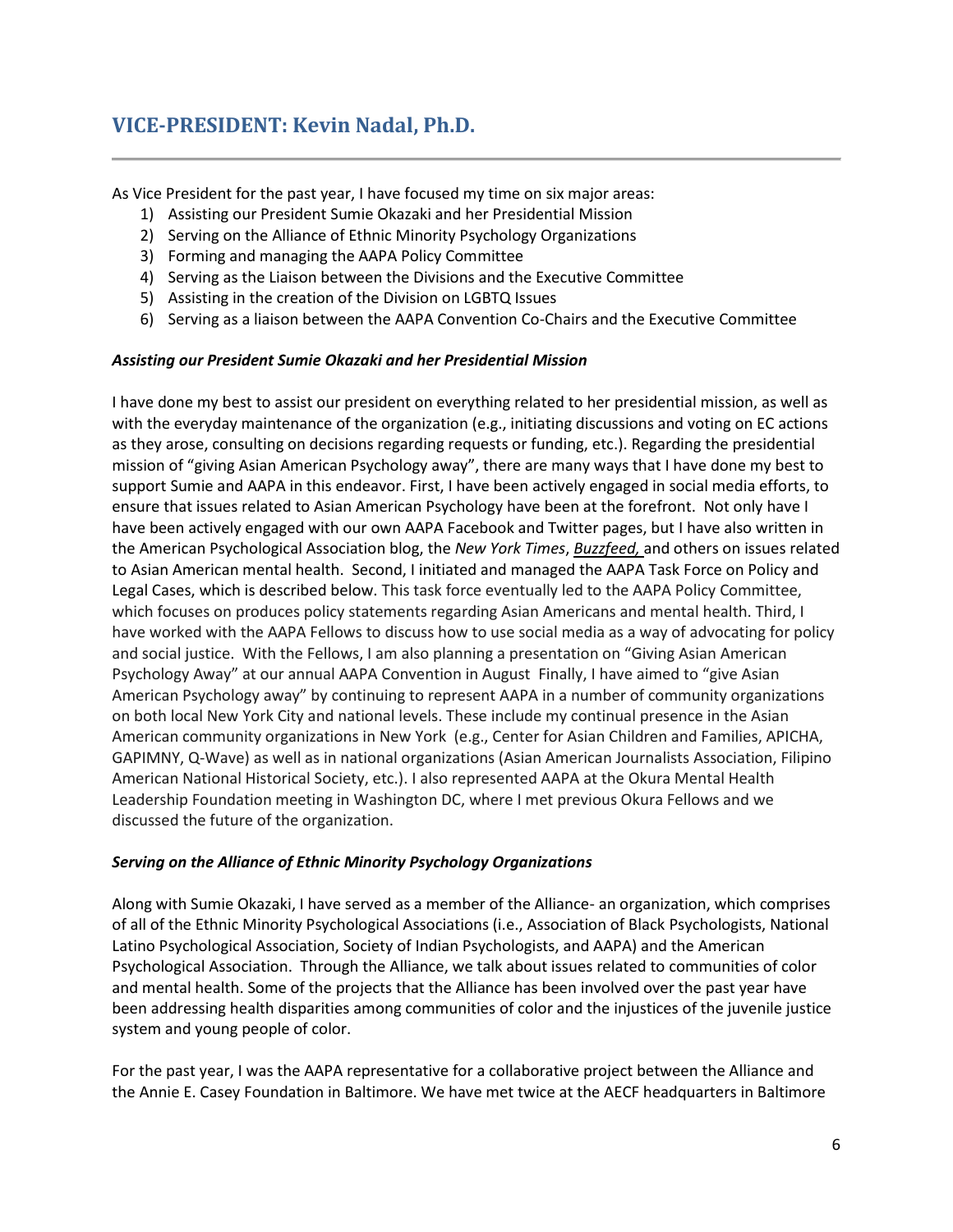to discuss issues related to communities of color and the juvenile justice system. Through this group, we have reviewed policies and have brainstormed ways to addressing this issue. It is expected that AECF will provide grants for scholars interested in this topic in the future and that the Alliance will continue to partner with AECF on numerous activities.

## *Forming and managing the AAPA Policy Committee*

Historically, many individuals and organizations have asked AAPA for support of various policies or legal cases. However, there has never been a procedure for addressing how AAPA responds to these requests. Usually, the EC reviews these requests, which can often be taxing, particularly in addition to our other duties. Because of this, I initiated and formed the AAPA Task Force on Policy and Legal Cases who was charged: "to create procedures for how to best conceptualize how AAPA can approach policy and legal cases."

The Task Force proposed the following:

*First, we believe it would be beneficial for there to be an AAPA Committee on Policy and Legal Cases (CLPC). This Committee would consist of 3-5 AAPA members, who would be appointed by the Executive Committee (EC). There can be a formal application process if needed. It would be recommended that the committee consist of a diverse group of practitioners, academics, researchers, early career psychologists, grad students, etc.* 

*The Committee on Policy and Legal Cases (CPLC) would be charged with the following tasks: 1) When an individual or group asks AAPA for support or backing on a policy or amicus brief, the proposal would be forwarded to the CLPC. The CLPC members would either review the brief themselves or would seek consultation from other AAPA members who may be experts. They may also seek legal consult if necessary. Within a 1-2 week period, the CLPC would then present the EC with a brief report, discussing whether or not they would support the case. From there, the EC can vote if they agree with the CLPC's recommendation. If the EC needs more information or would rather read the policy/ amicus brief themselves, they can do so at this time too.*

*2) The CLPC can potentially create "AAPA Policy Statements" on various topics of interest, which can be approved by the EC. Sample policy statements can include stances on public court cases (e.g., the 2013 Supreme Court cases on marriage equality and affirmative action). Sample policy statements can also be related to popular media (e.g., the "Tiger Mom" or "Linsanity" controversies in the past). If the EC votes yes on these statements, the statements can be published on the AAPA website, on the AAPA listserve, and through social media sites. (NOTE: A sampling of policy statements that APA has created are available here: [http://www.apa.org/news/press/statements/\)](http://www.apa.org/news/press/statements/)*

The CLPC currently consists of Dr. Helen Hsu, Dr. Selena Kohel, Dr. Teresa Nguyen, Dr. Devika Srivastava. Thus far, the CLPC has produced one policy statement- the AAPA Statement on Mental Health Act [\(http://aapaonline.org/2014/06/30/aapa-statement-on-mental-health-act/\)](http://aapaonline.org/2014/06/30/aapa-statement-on-mental-health-act/)

## *Serving as the Liaison between the Divisions and the Executive Committee*

As Vice President, I have served as the Liaison to the Divisions. Fortunately, the Divisions have been selfsufficient and very few issues have arisen. However, I have consulted with some divisions regarding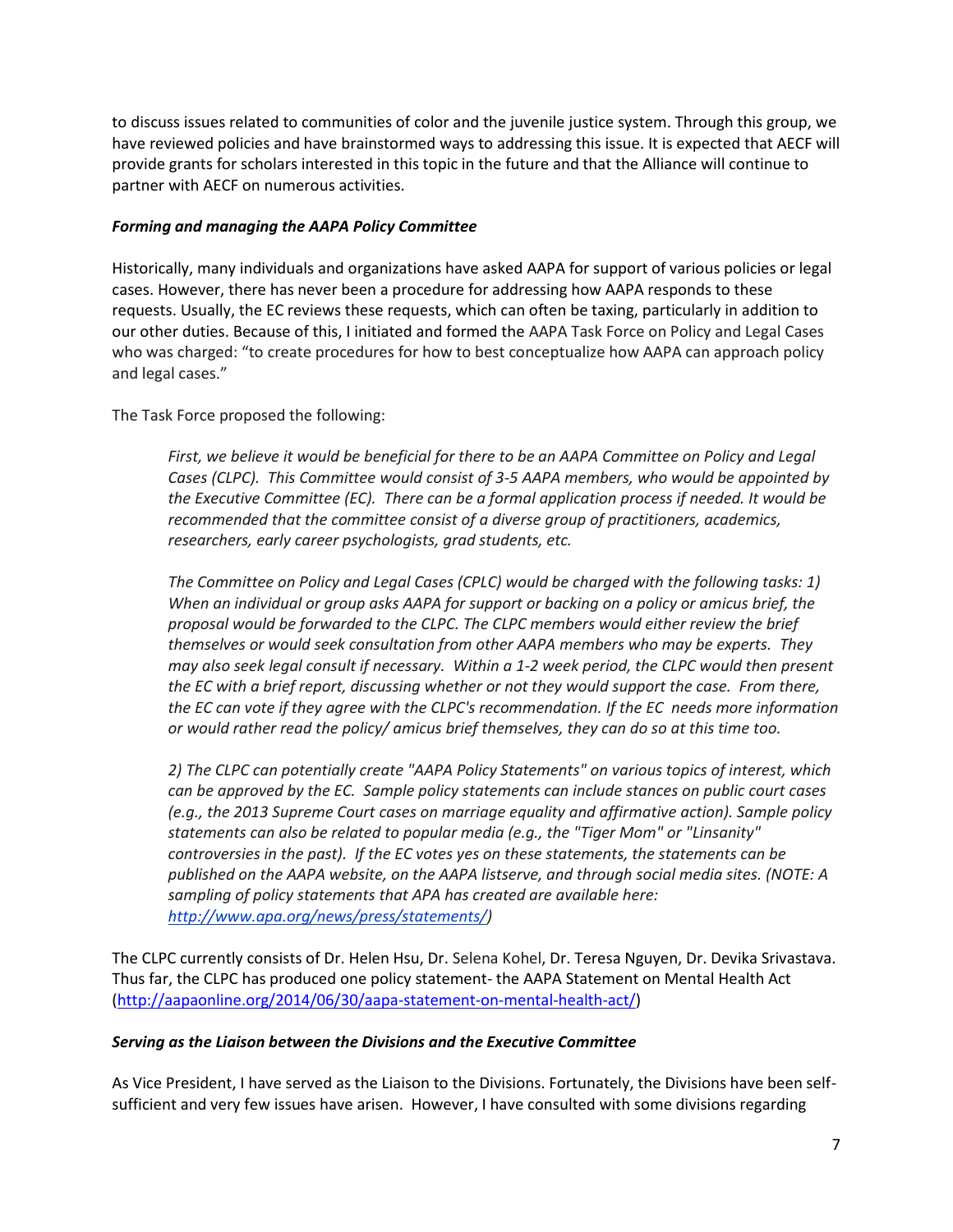various issues, including membership, bank accounts, and others. Furthermore, now that I have assisting in co-founding the Division on Filipino Americans and the Division on LGBTQQ issues, I can consult any other Division that is interested in forming in the future.

## *Assisting in the creation of the Division on LGBTQQ Issues*

In Early Summer 2013, I co-founded the AAPA Division on LGBTQQ Issues, along with a core group of dedicated psychologists and graduate students. The Division was approved in August 2013 and bylaws were created shortly thereafter.

The mission of the DLGBTQQ is as follows:

*The Division on Lesbian, Gay, Bisexual, Transgender, Queer and Questioning (DLGBTQQ) within the Asian American Psychological Association is a community of students and professionals committed to understanding the social, cultural, emotional, political, and personal factors impacting Asian American and Pacific Islander (AAPI) LGBTQQ identity. The division strives to continue to advance the psychological wellness of AAPI LGBTQQ individuals by supporting and empowering professionals and allies within the field of psychology, and producing awareness and education on the population's needs and concerns. Additionally, the division aims to appreciate and celebrate the resiliency of LGBTQQ individuals and professionals and the protective factors of community support that come from within the AAPI community. The division aims to foster the creation of psychological products (e.g., theory, research, services, clinical interventions, assessments, etc.) that are sensitive to and appropriate with the LGBTQQ AAPI experience. DLGBTQQ also aims to: (1) unite and recruit LGBTQQ AAPI psychologists, students, mental health practitioners, and their allies; (2) provide resources and support for the LGBTQQ AAPIs in psychology; and (3) advocate for research, competent practice, and culturally informed policies in working with the LGBTQQ AAPI community.*

In May 2014, I served as DLGBTQQ Election Chair and the following officers were elected:

Co-Chairs: Dr. Saeromi Kim and Dr. Michael Lau Financial Chair: Dr. Satinder Gill Student Rep: G. Nicole Rider

#### *Serving as a liaison between the AAPA Convention Co-Chairs and the Executive Committee*

Finally, I served as a liaison between the 2014 conference planning committee and the Executive Committee and to support the works of the convention co-chairs, Dr. Anjuli Amin and Dr. Monique Shah. Anjuli and Monique were very diligent in planning the logistics of the convention, and I communicated with them frequently (via email or conference call) to consult on their planning. These consultations included, but is not limited to, the site selection, theme selection, budget for the conference, promotional mass emails, conference program, continuing education programming, and award banquet program, and so on. One of my specific Vice Presidential duties is managing details of the awards banquet, including VIP invitations and obtaining awards for the honorees and outgoing officers.

Below are the details of my responsibilities from the banquet.

Banquet VIP invitations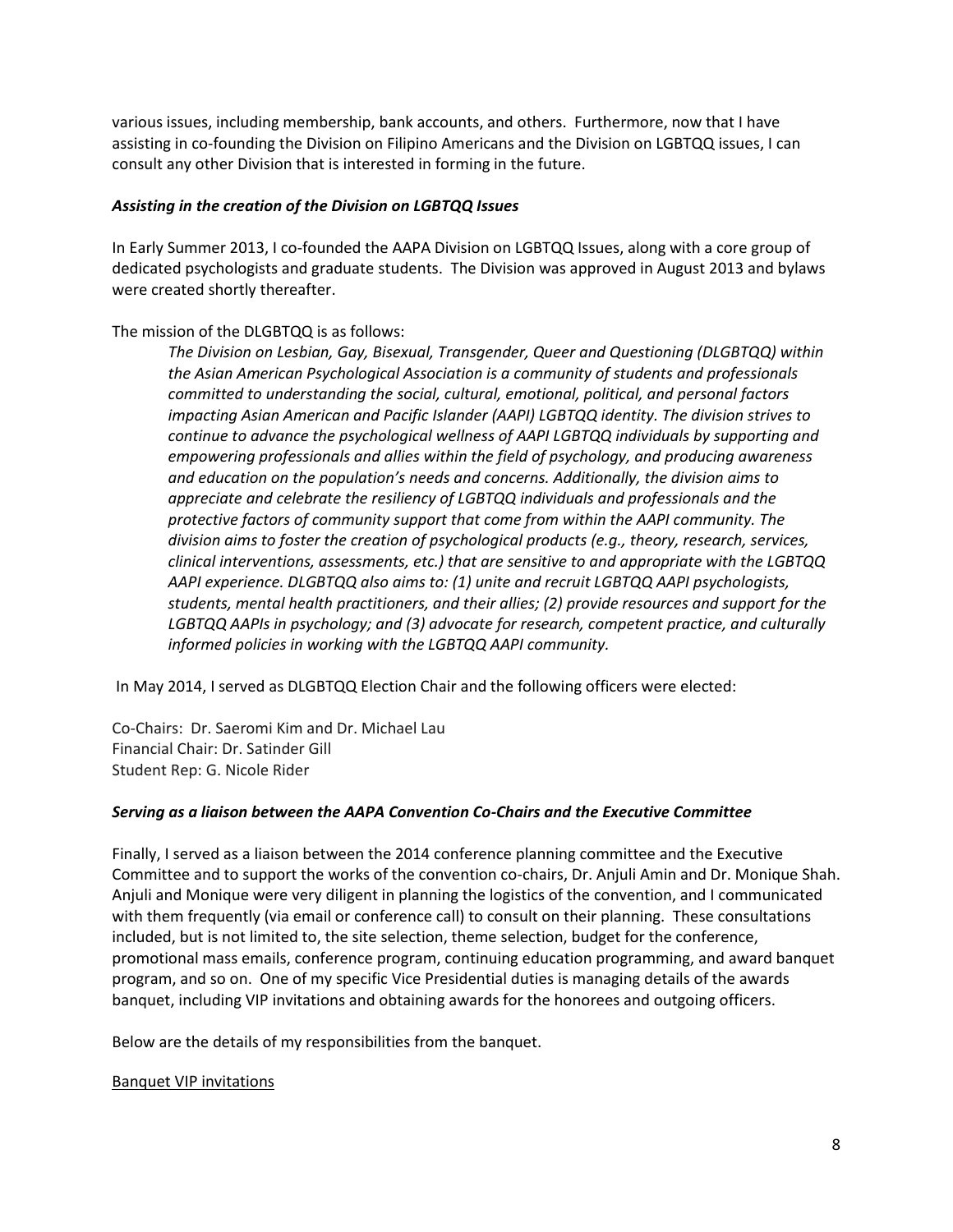It has become customary for the AAPA to invite various VIPs and friends of the association to the awards banquet. This year, we are extending complimentary banquet invitations to:

Norman Anderson, PhD (APA CEO) Nadine Klasglow PhD (APA President) Lisa Straus (APF, executive director) Andrew Austin-Dailey (APA MFP director) Ford Kuramoto (Okura Foundation) Gwendolyn Keita, PhD (APA executive director for public interest) Tiffany Townsend, PhD (APA office of ethnic minority affairs, senior director) Gary VandenBos, PhD (APA publisher) Bill Cross, PhD (President of APA Division 45) Andres J. Consoli, (President, National Latina/Latino Psychological Association) Jacque Gray (Past President, Society of Indian Psychologists) Cheryl Grills, PhD (Past-President, Association of Black Psychologists) Lynda Field, PhD (Past-President, National Latina/Latino Psychological Association) Daryl M. Rowe, PhD (President, Association of Black Psychologists)

# Additional banquet reservations sold to non-AAPA conference attendees

It is customary to extend the AAPA member rate banquet tickets to the following organizations:

APA Division 45 executive committee (Professional Member rate) APA Minority Fellows (Student Member rate)

## Award Banquet Honorees

The following AAPA award winners will also be offered the complimentary banquet registration (once the awards committee had determined the awardees and been notified by the awards committee chair). I will also design and order award plaques for the following individuals through an online vendor AccoladeDesigns.com:

|                           | AAPA Early Career Award for Distinguished     |
|---------------------------|-----------------------------------------------|
| Derek Iwamoto             | <b>Contribution to Research</b>               |
| Linda Juang               | <b>AAPA Fellow</b>                            |
| Debra Kawahara            | <b>AAPA Fellow</b>                            |
| Kevin Nadal               | <b>AAPA Fellow</b>                            |
| Kiran Ahuja               | <b>President's Citation</b>                   |
| <b>William Tsai</b>       | <b>Dissertation Grant Winner</b>              |
|                           | APF Okura Mental Health Leadership Foundation |
| Joey Fung (2013)          | Fellowship                                    |
| Larke Huang               | AAPA Lifetime Achievement Award               |
|                           |                                               |
|                           |                                               |
| <b>OUTGOING OFFICERS</b>  |                                               |
| Rich Lee (past president) | Past President                                |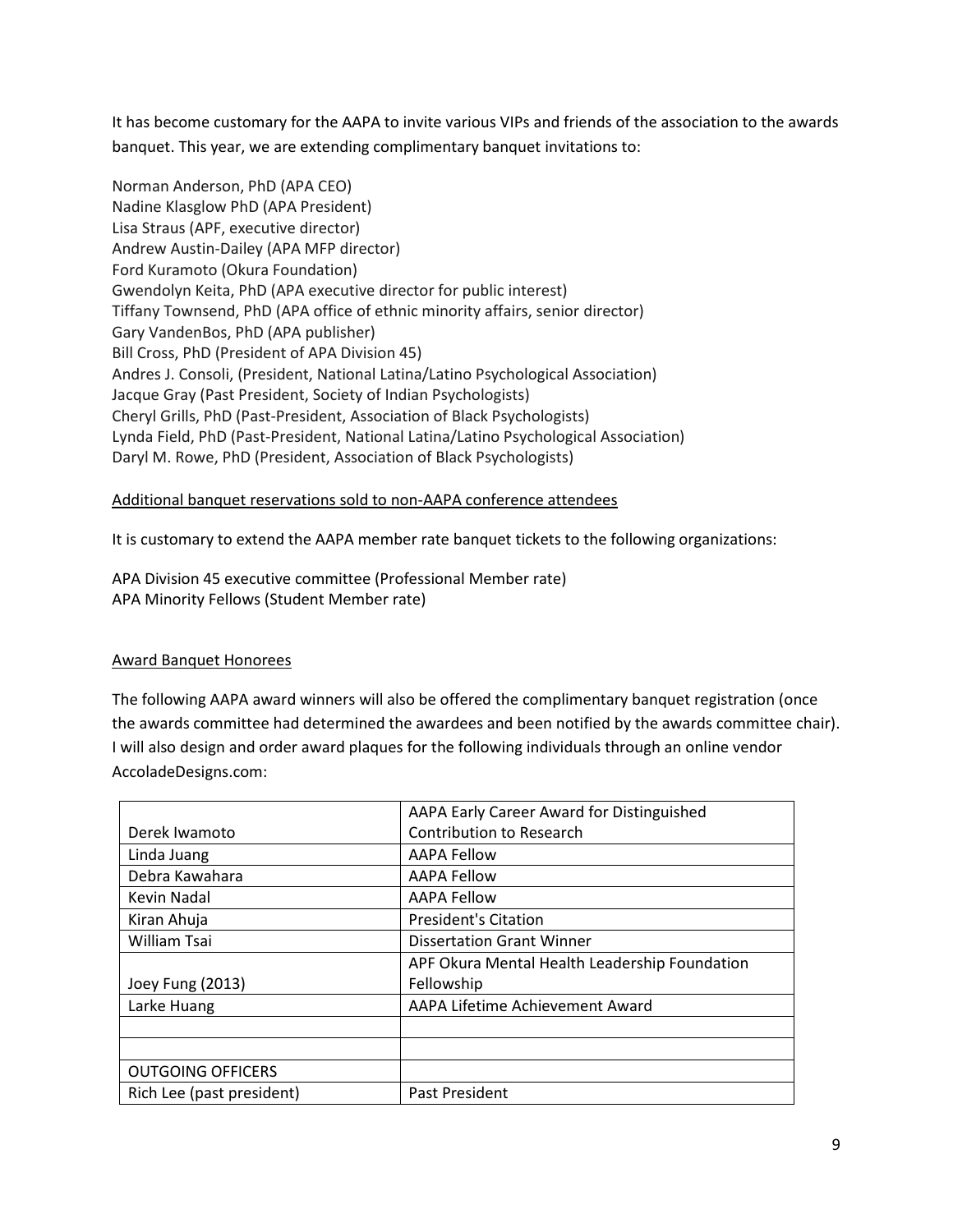| Linda Juang (secretary/historian)    | Secretary/Historian         |
|--------------------------------------|-----------------------------|
| Kevin Nadal (vice president)         | Vice President*             |
| <b>Ulash Dunlap (communications)</b> | Communications              |
| Alvin Alvarez (APA council           |                             |
| representative)                      | <b>APA Council</b>          |
| Cindy Liu (board)                    | <b>Board of Directors</b>   |
| Zeb Lim (student board)              | <b>Student Board</b>        |
| Fred Leong (AAJP)                    | <b>AAJP Founding Editor</b> |
| Anjuli Amin (Co-Chair)               | <b>Convention Co-Chair</b>  |
|                                      |                             |
| Su Yeong Kim                         | Best Paper Award AAJP       |

\* Note to save money, I did not purchase myself a plaque for outgoing Vice President

The total cost for the 18 plaques was \$515.00. I will contact the awardees and outgoing officers to see who will attend the convention. For those not attending I will mail the plaques to them.

#### Gifts for Convention Co-Chairs

In consultation with Sumie Okazaki, we will purchase gifts for the Convention Co-Chairs, Anjuli Amin and Monique Shah, for their extraordinary service. These gifts will include personal items and gift cards. Cost: TBD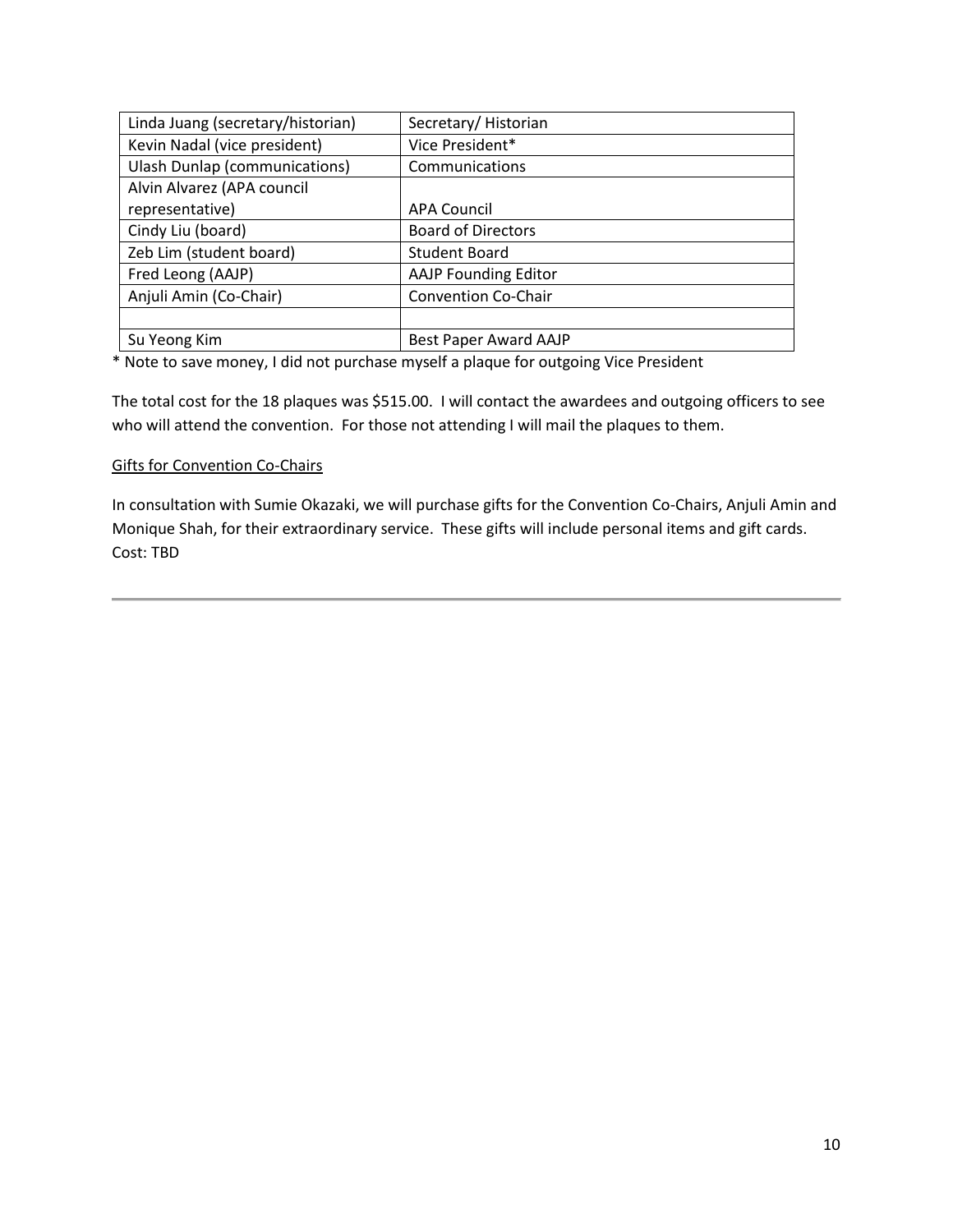# <span id="page-10-0"></span>**PAST PRESIDENT: Richard M. Lee, Ph.D., L.P.**

My primary responsibility as past president was to chair the Awards Committee. The 2013-2014 Awards Committee members included Puni Kalra, Stephen Cheung, Chun-Chung Choi, EJ David, Cindy Liu, Joyce Chu, Michi Fu, and Phillip Akutsu. EJ David, Puni Kalra, and Cindy Liu reviewed applications for the AAPA-APF Okura Foundation Fellowship. Puni Kalra, Stephen Cheung and Chun-Chung Choi reviewed the Lifetime Achievement Award. EJ David, Cindy Liu, and Joyce Chu reviewed the Early Career Distinguished Contribution to Research Award. Michi Fu and Phillip Akutsu reviewed the AAPA Fellow nominations. Unfortunately, we did not receive any nominations for the Early Career for Distinguished Contribution to Service (a newly established award), the Okura Community Leadership Award, and the Distinguished Contribution Award. I recommend that the Executive Committee and Awards Committee members identify and solicit nominations for awards to increase the pool.

At the request of President Okazaki, I attended the CNPAEEMI meeting which was held during the Div 45 Research Conference in Eugene, OR in June 2014.

I also maintained the AAPA website and other social media accounts following the resignation of Ulash Dunlap as Communication Officer.

Last, I frequently consulted with Sumie Okazaki and Kevin Nadal on various EC matters, including AAPA bylaws and regulations, policy statements following national tragedies, dissemination of the fact sheets, and convention planning.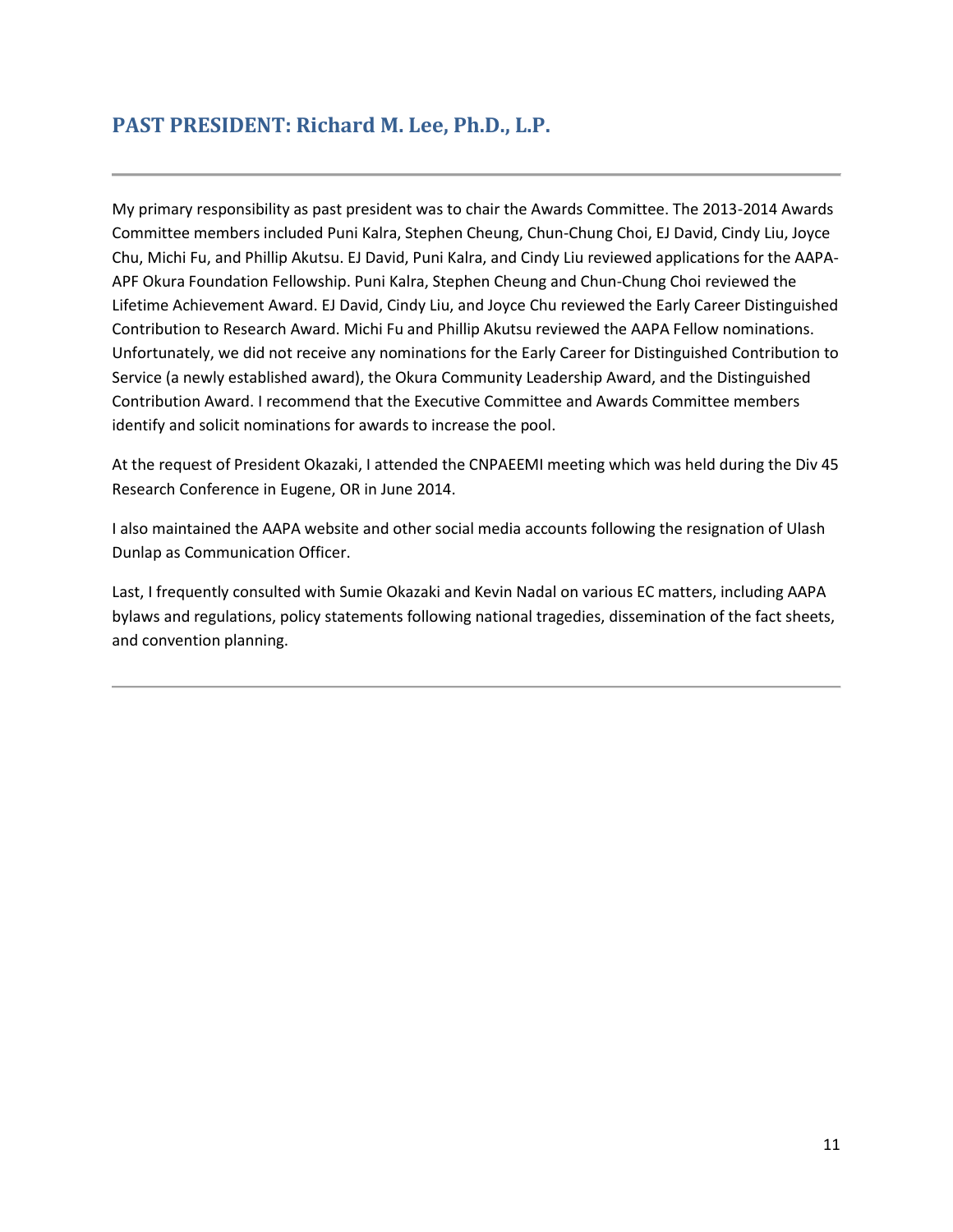# <span id="page-11-0"></span>**BOARD MEMBER: Nellie Tran, Ph.D.**

In my second year as a board member of the Asian American Psychological Association, I have been involved in the Executive Committee. My responsibilities have included attending Board meetings and voting on Association business. This year, I began training to serve as the co-chair of the AAPA Leadership Fellows Program, and assisted in overseeing the program from selection of the new leadership fellows to the completion of their fellowship year. In addition, I also served as a review committee member for the Student Dissertation Research Grant.

# **Co-Chair of AAPA Leadership Fellows Program**

I began to co-chair the AAPA Leadership Fellows Program with Dr. Cindy Liu. In summer of 2013, I participated in the selection committee of the 2013 AAPA Leadership Fellows.

Throughout the academic year, I shadowed and trained with Drs. Grace Chen and Sam Wu to take on the co-chair position for the 2014-2015 academic year. Additionally, I supported the fellow's projects, connected with individual mentors, and participated in professional development activities with the chairs and fellows.

Dr. Liu and I have drafted the call for applications for the 2014-2015 leadership fellows program and started planning programming for the sixth cohort of the fellows.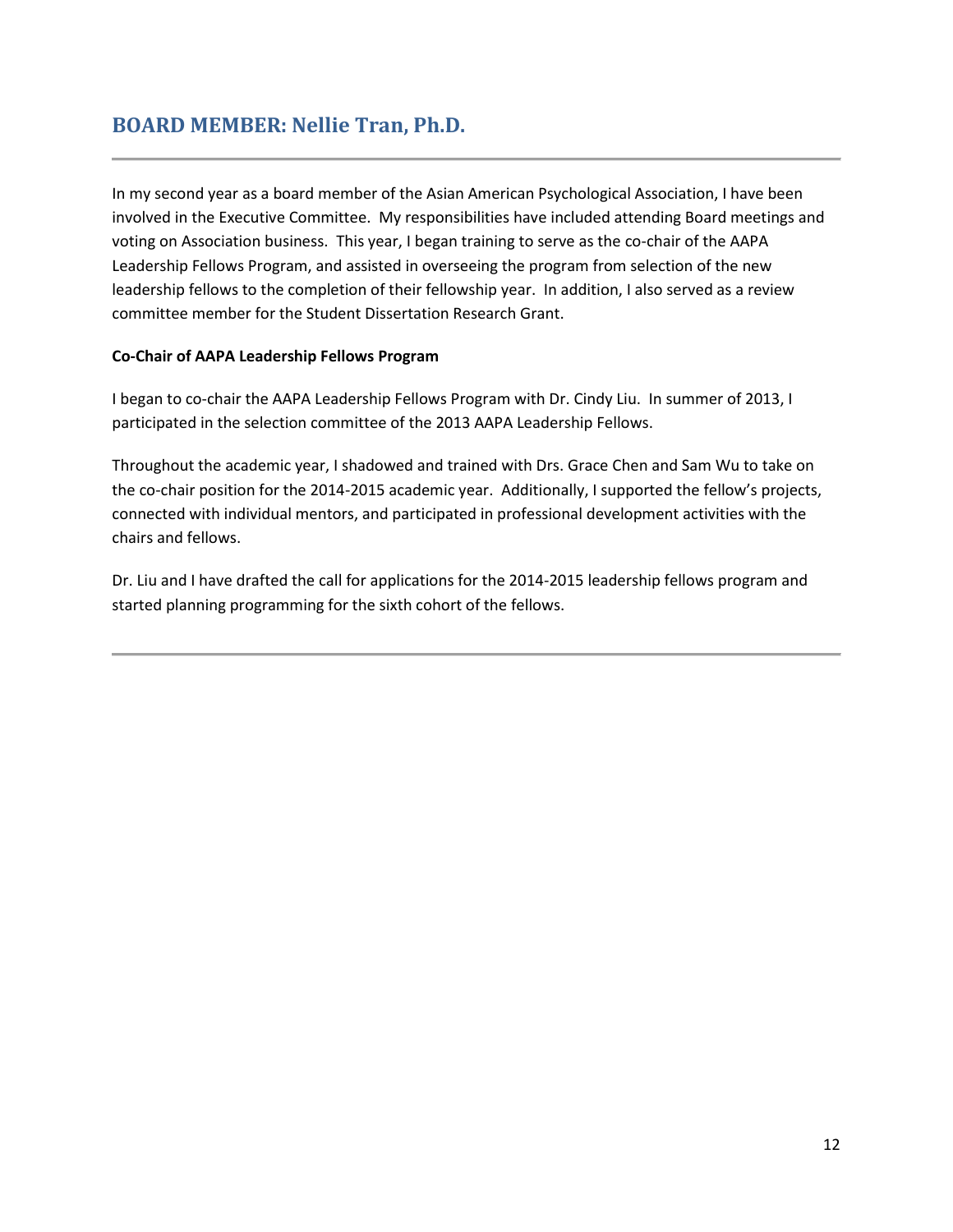<span id="page-12-0"></span>I have been actively involved in the Executive Committee during my first year as an AAPA Board Member. I have participated in meetings and voted on business issues. In addition, I coordinated activities related to the AAPA Dissertation Research Grant and the AAPA Student Travel Award.

## Chair of AAPA Dissertation Research Grant

I recruited three members to serve on the Dissertation Research Grant Committee. After requesting updates to the AAPA website and sending multiple email postings to the listserv, a total of 8 submissions from doctoral students all over the country were received. The quality of research being conducted in the field of Asian American psychology was remarkable and thus the pool of applications was quite competitive. Our committee selected one winner and two honorable mentions. All three were provided official notification letters and were invited to present their research findings at the 2015 AAPA annual convention in Toronto. The winner accepted AAPA's invitation to attend the 2014 AAPA annual convention banquet in Washington, DC in order to be officially recognized and awarded the \$500 research grant.

# Chair of AAPA Student Travel Award Committee

The 2013 AAPA convention yielded approximately \$1455.00 to be used for the 2014 AAPA Student Travel Award. There was additional revenue added (\$400 from last year's uncashed student travel award checks and \$145.00 from general AAPA funds voted and approved by the AAPA Executive Committee) which created a grand total of \$2000 available for this year. Email postings to the listserv were sent and a total of 20 submissions were received. Award winners were chosen based on submission by deadline, membership status and order of authorship. Seventeen students will receive awards of \$115.00 each and one student will receive an award of \$45.00. Recipients will receive their travel award at the 2014 AAPA Convention.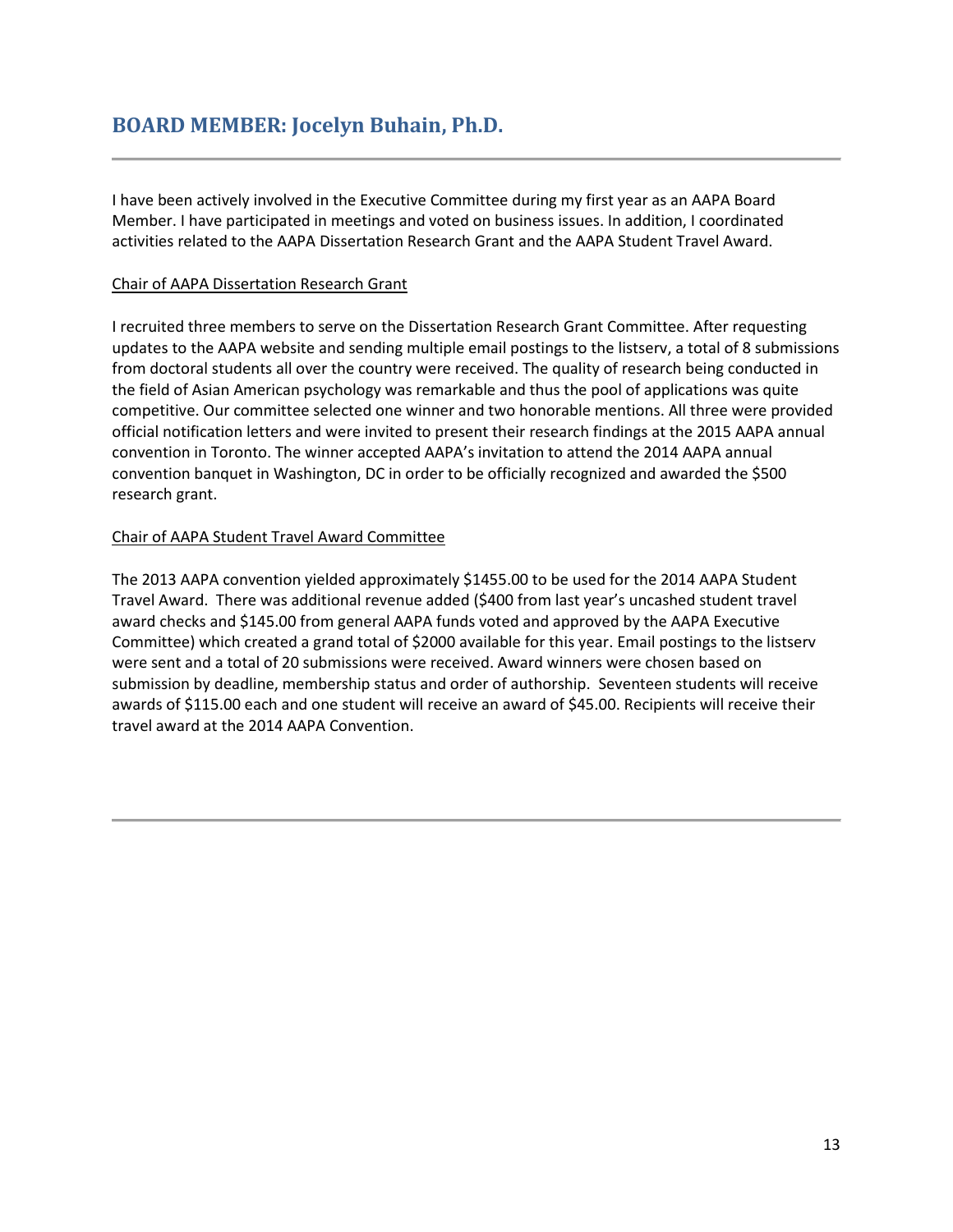# <span id="page-13-0"></span>**BOARD MEMBER: Cindy Liu, Ph.D.**

My second year involvement as a board member of the Asian American Psychological Association included Board meeting attendance and voting on Association business. Because I, along with Nellie Tran will be the new co-chairs of the AAPA Leadership Fellows Program, I worked with Grace Kim and Sam Wan this past year to understand the programmatic details necessary to carry out this program for the next year. This included the selection of the new fellows, and also discussions on how to develop connections between AAPA policy activities, the conference theme, and professional development of the fellows.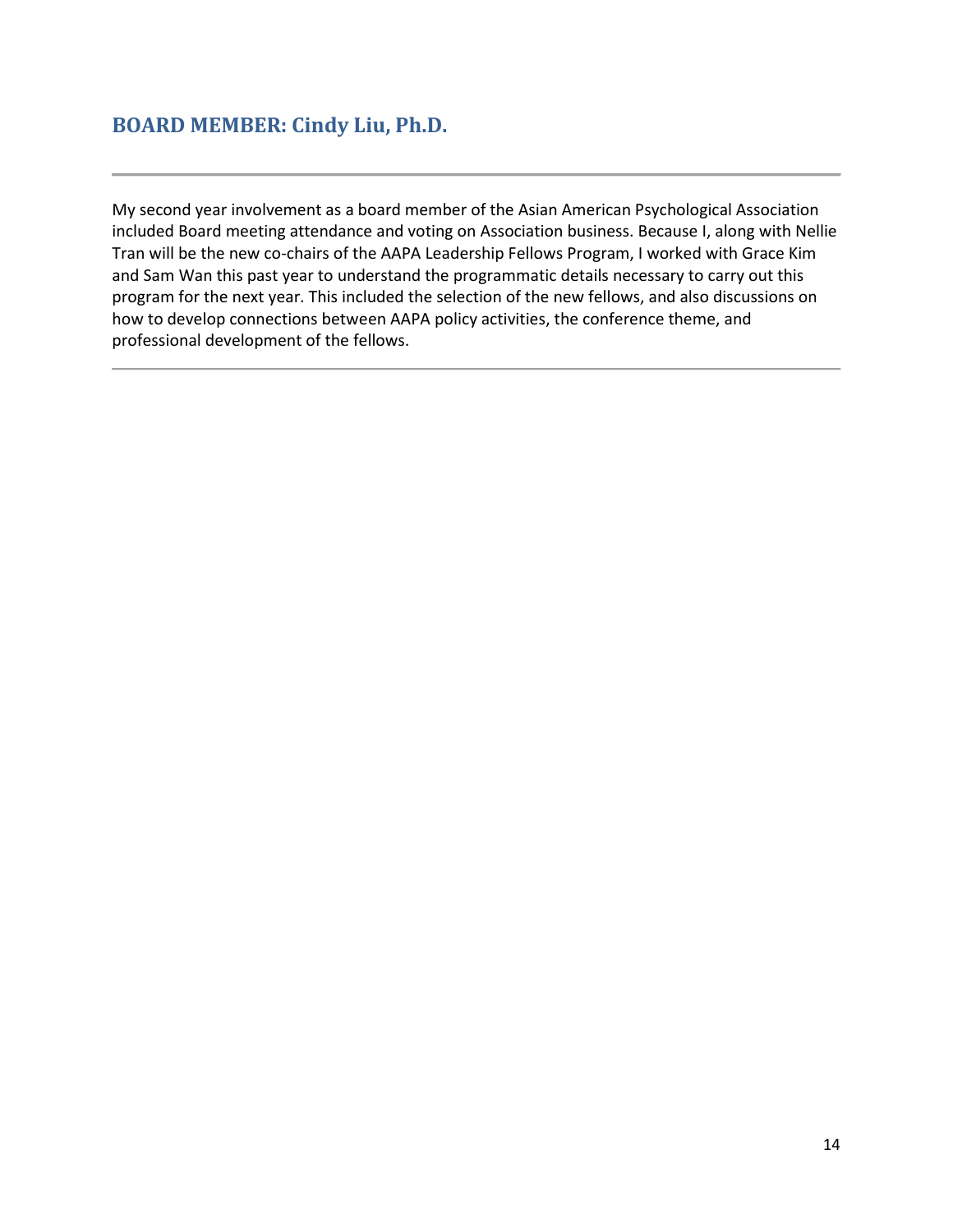# <span id="page-14-0"></span>**MEMBERSHIP OFFICER: Frances Shen, Ph.D.**

A new AAPA website was developed and launched in May 2013 with Bustout Solutions. The new website allows for improved functionality of the membership system, increased convenience of membership renewals, and additional membership benefit functions such as discussion forums. In addition to the improved functions described in the section above, memberships now expire one year from the date of renewal rather than at the end of the year. This change allows members to receive a full year of membership benefits from their exact date of renewal. In addition, the previous AAPA listserve was eliminated in Fall 2013 and switched to a Googlegroups listserve. All members were notified of this change, and informed that only current AAPA members would have access to the Googlegroups listserve in the future as a benefit of their membership fees.

| <b>Membership Category</b> | 2014        | 2013           | 2012           | 2011         | 2010           | 2009         | 2008           | 2007           |
|----------------------------|-------------|----------------|----------------|--------------|----------------|--------------|----------------|----------------|
|                            | (on<br>7/19 | (to<br>6/30    | $($ to<br>8/15 | <b>Total</b> | <b>Total</b>   | <b>Total</b> | <b>Total</b>   | <b>Total</b>   |
| Professional               | 205         | 190            | 169            | 152          | 117            | 124          | 167            | 256            |
| Early Career & First Year  | N/A         | N/A            | 54             | 45           | 26             | 39           | 54             | 41             |
| <b>Student</b>             | 237         | 180            | 168            | 210          | 145            | 173          | 228            | 289            |
| Lifetime                   | 17          | 17             | 17             | 17           | 17             | 17           | 16             | 14             |
| Retiree                    | 9           | $\overline{7}$ | 5              | 5            | $\overline{4}$ | 3            | $\overline{7}$ | $\overline{7}$ |
| Organization               | N/A         | N/A            | 1              | 1            | 1              | 1            | 1              | 1              |
| Total                      | 468         | 394            | 414            | 430          | 310            | 357          | 473            | 608            |

Current Membership Numbers for 2014 and comparison with previous years:

On 7/19/14, there are a total of 468 AAPA members. These numbers indicate an increase in membership since last year, and the highest annual memberships since 2008. Since membership renewals occur at its highest rate during the AAPA convention, I anticipate that our total 2014 membership numbers to continue to increase through the beginning of August. Since we moved to the new AAPA website and membership system in 2013, the membership categories are currently divided into professional, student, and retiree members only. Thus, it is no longer possible to examine changes in membership renewals for early career/first-year and associate organization from prior to 2013.

Overall, I believe that the increased membership has been due to the improved website and limiting the listserve membership only to current AAPA members. First, with the exception of a handful of members who mail in check payments to renew their memberships, the great majority of members currently registers or renews their membership online using credit card payments. Paper-and-pencil membership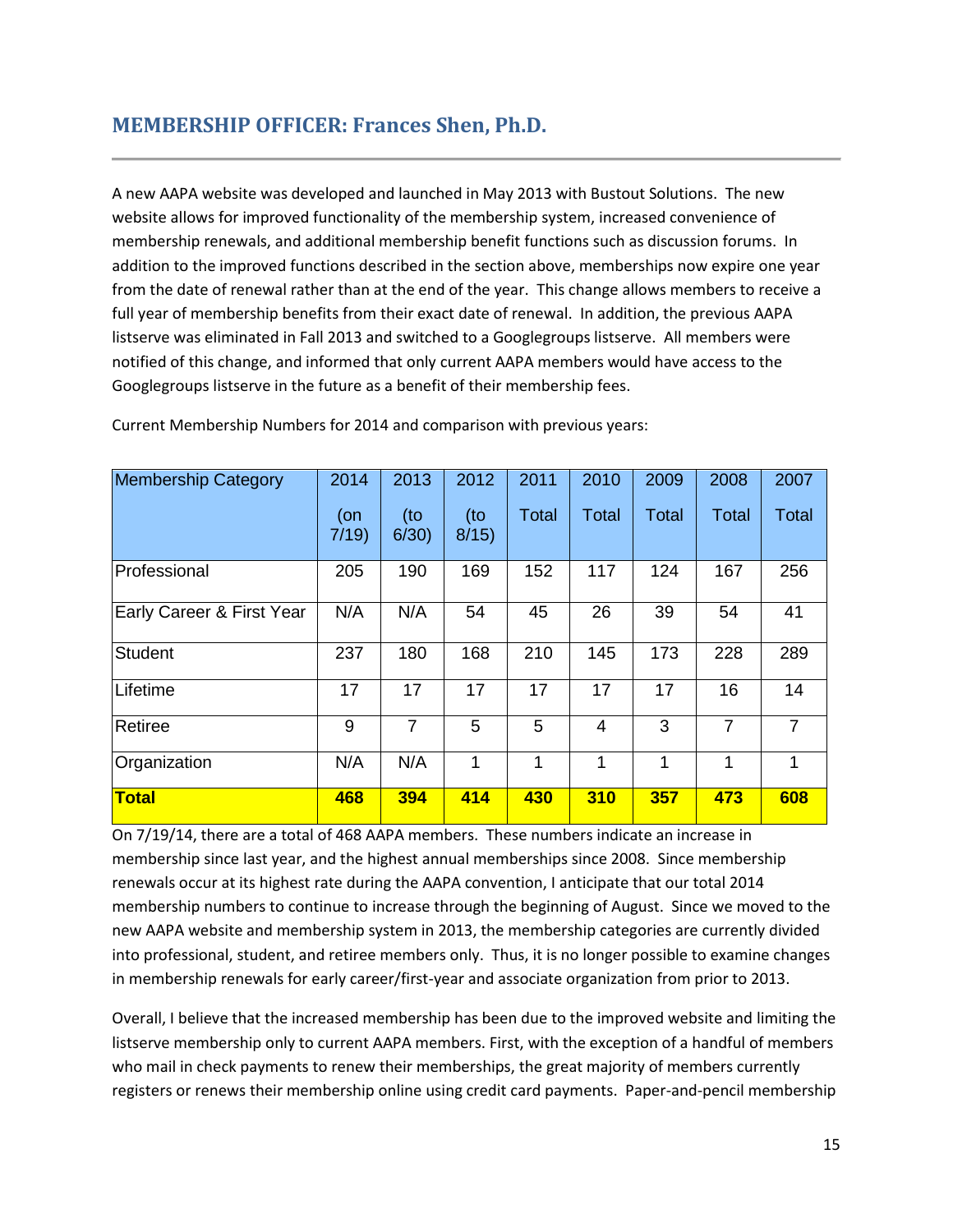application forms are no longer available on the AAPA website to continue to encourage members to join or renew their memberships online. For members who submit paper-and-pencil membership applications, these applications are processed manually in the membership system and check payments are forwarded to the Finance Officer for processing.

Second, to increase membership renewals, the new AAPA website processes automatic renewal of membership using the credit card on file in the membership system upon its expiration. Members are automatically enrolled in automatic renewal of their membership when they join the AAPA, but they can email me directly to let me know if they would like to opt out of automatic renewal and I can manually change this setting in their account. There have been a few instances in which members were not aware of this automatic payment feature and therefore surprised when they received notification of the credit card charge, and I have had to clarify this feature with members on a case-by-case basis and processed refunds of their memberships if requested.

Third, the new website allows us to require members to renew their membership before registering for the AAPA convention in order to receive members only discounted prices. It is likely that this has helped to increase membership renewals prior to the convention.

Lastly, in January 2014, we started to limit the listserve only to current AAPA members. In the past, we had advertised that a benefit of the AAPA membership was access to the AAPA listserve. However, the listserve membership was never monitored, such that members whose membership expired were never removed from the listserve. In addition, new members were only added to the listserve upon request and not automatically added when they registered or renewed their membership. Since we switched the listserve to Googlegroups in December 2013, members who join the AAPA are now manually added to the Googlegroups listserve. In addition, I periodically check the listserve membership against the AAPA membership lists to identify expired memberships and manually remove these members from the listserve. Unfortunately, since the Googlegroups listserve is not synchronized with our membership system, the listserve has to be manually monitored by the Membership Officer. However, Bustout Solutions has informed us that it is possible that our membership system platform may offer a listserve option in the future that could be synchronized with the membership system so that this process is automatic. However, it is uncertain when this listserve option may be available.

## AAPA Website

Since the launch of the website, I have continued to work with Bustout Solutions to troubleshoot issues with the membership system. First, there was an error on the AAPA website in which student members were charged an extra \$10 for membership in the Division of Students (DoS). However, DoS membership should be free for all student members and only non-student members are required to pay the \$10 division fee to support the division's activities. In December 2013, Bustout was able to fix this error on the membership system. In addition, I worked with the Finance Officer, Kelly Liao, to process refunds to all student members who were erroneously charged this fee.

Second, when the new website was launched, members were not required to provide their first and last names, mailing addresses, or other background information. Originally, Bustout Solutions had set up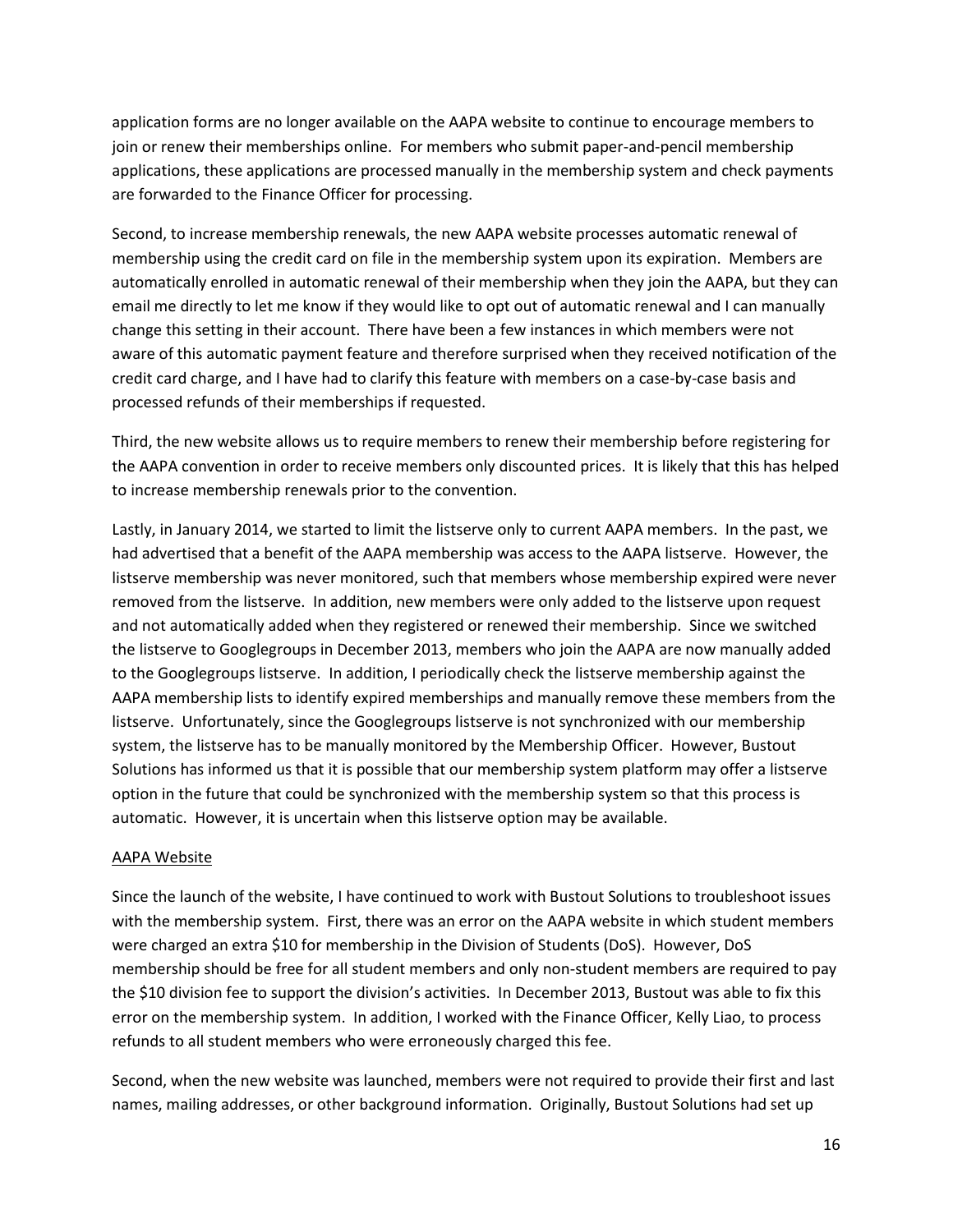the membership system in this way to allow the billing process to be more simplistic in order to avoid bogging down members with having to provide extensive information in order to register or renew their membership. Instead, members could provide this information in their profile after processing their membership payment. However, we found that many members did not complete their profile after their payment was processed. As a result, we did not have the necessary information (i.e., full names and mailing addresses) to send AAJP subscriptions to all members. We have since asked Bustout to make this change so that we require members to at least provide names and mailing addresses in order to process their membership payment. While we still do not have this information for many members who registered prior to this change, we hope that these members will eventually update their profile and this will no longer be an issue with newly registered members.

Third, since 2013 AAPA members who joined or renewed their membership prior to the launch of the new website in May 2013 were manually transferred to the new website, the membership system does not have their credit card information on file. As a result, automatic membership renewals were not available for these members. Thus, since these memberships expired at the end of December 2013, email reminders were periodically sent to notify these members that their 2013 membership have expired and to encourage them to renew their 2014 membership. These emails also reminded members of the membership benefits, including the AAPA listserve, complimentary one-year subscription to the AAJP, and the discounts on registration and banquet tickets for the annual AAPA convention. A grace period was given to these members to renew their membership before they were removed from Googlegroups listserve. At this time, 125 members with expired 2013 memberships still have not renewed their 2014 memberships. However, this was down from 286, indicating that over half of these members have renewed their 2014 membership so far.

Finally, there have been a significant number of automatic membership renewals that have failed in recent months because the credit card information on file had expired. The members and I receive email notifications of this when it occurs, and the system automatically attempts to process the renewal payment for 3 days in a row with the credit card information on file. I am currently working with Bustout Solutions to determine how to best address this issue so that we can assist members with renewing their memberships after this 3 day period and to ensure that members who do not update their credit card information and successfully renew their memberships are removed from the membership database.

#### Membership Subscriptions to the AAJP

To ensure that members receive their complimentary subscriptions to the AAJP following their membership renewal or registration, updated member lists are sent to APA quarterly (the first of March, June, September, December). As of January 2014, member lists that are sent to APA each quarter reflect all current members for each issue, as memberships will expire one year from the date of their renewal. This will ensure that all members will receive a full year of AAJP issues as part of their membership benefits, regardless of when they renew their memberships. Some members have reported throughout the year that they did not receive earlier issues of the journals published in their subscription year; these incidences were reported to APA and addressed on a case-by-case basis. In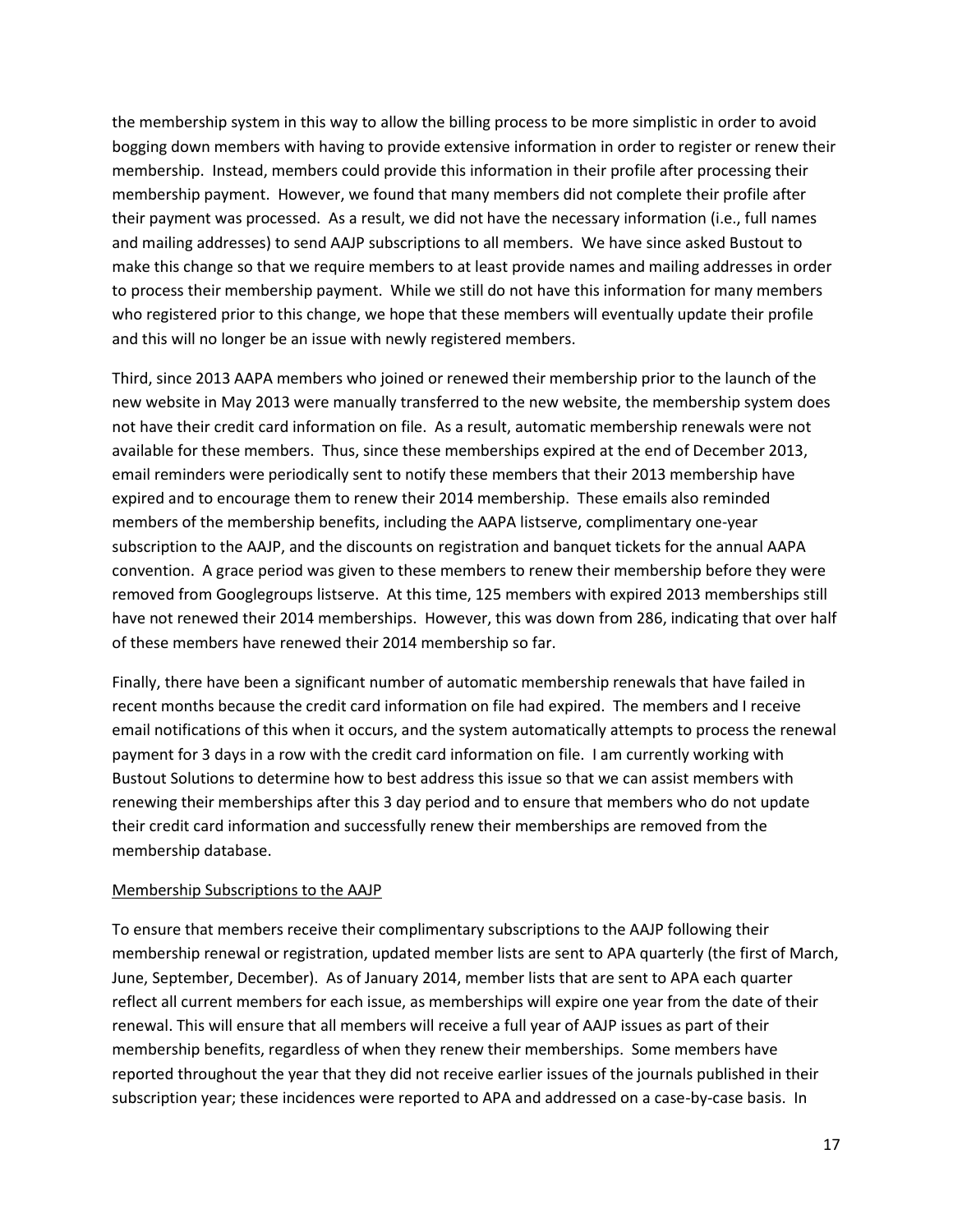addition, as previously discussed, since the membership payment did not request for mailing addresses, there were a significant number of members who did not provide their mailing addresses in our membership system in order to receive their journal subscription. Bustout Solutions has since changed the website to require mailing addresses when members renew their memberships so that this will not be an issue moving forward.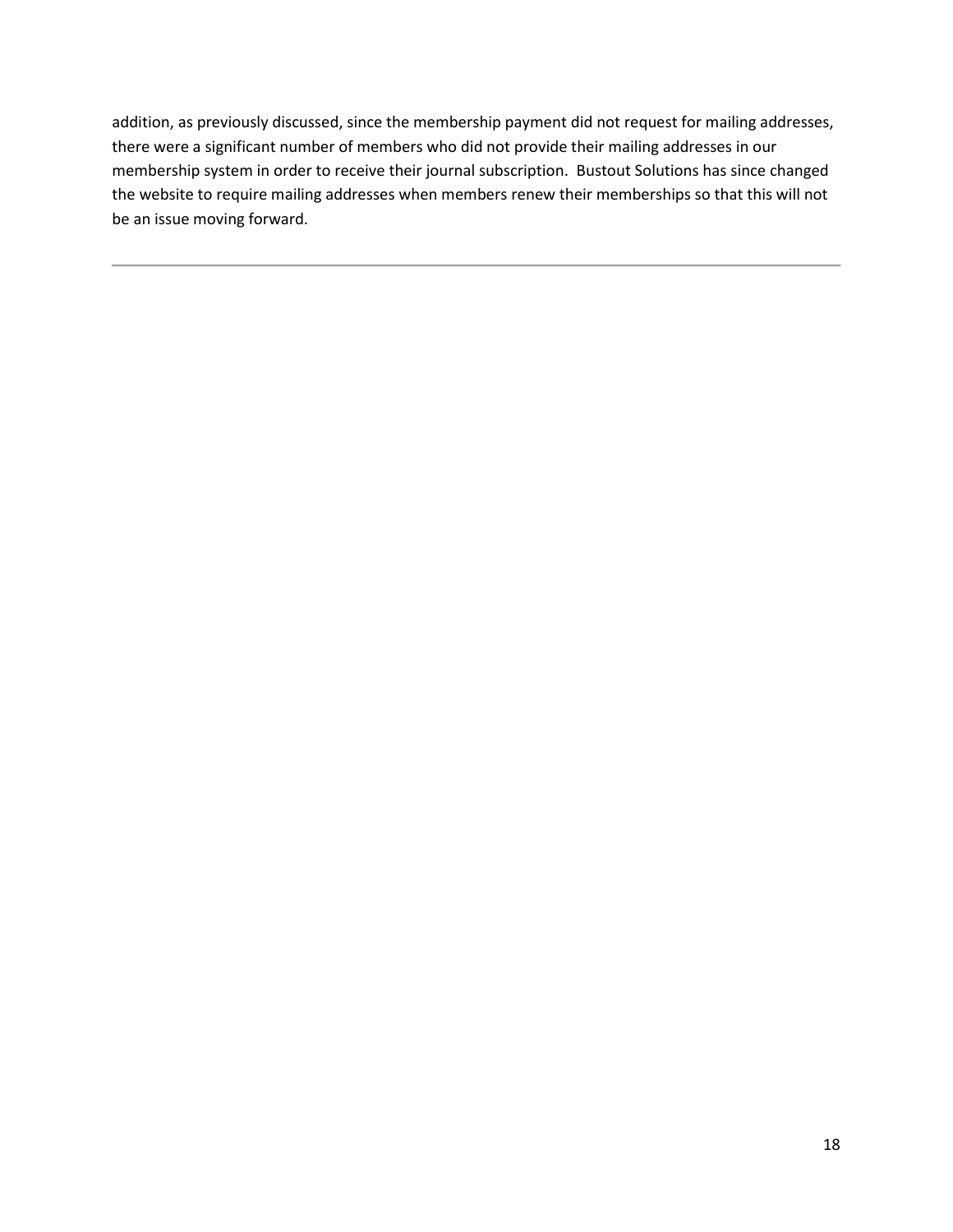# <span id="page-18-0"></span>**FINANCE OFFICER: Kelly Liao, Ph.D.**

It is my pleasure to provide the following information about AAPA's financial health. As of July 16, 2014 we have \$27,609.91 in our checking account and \$13,330.81 in our money market account, and \$ **24,014.26** in our PayPal account for a total of \$64,954.98. I am very happy to report that we continue to enjoy fiscal health!

During this time, we received \$33,316.12 in income and spent \$14,039.54. Our primary expenditures were associated with our web site reconstruction, deposits for the annual convention, and membership dues owed to divisions. Our primary sources of income were associated with the convention (\$15552.52) and memberships (\$17763.60).

| AAPA<br>Leadership<br>Travel | AAPA journal<br>subscription | Convention<br>Deposits | <b>Bustout</b><br>solutions | Merchant Card<br>Processing | Eventbrite | <b>NCMS</b><br>Support | Total       |
|------------------------------|------------------------------|------------------------|-----------------------------|-----------------------------|------------|------------------------|-------------|
| \$447.49                     | \$4882.5                     | \$6403                 | \$1065.00                   | \$293.60                    | \$447.95   | \$500.00               | \$14.039.54 |

Thank you for the privilege of serving as your Finance Officer.

Respectfully submitted,

Kelly Yu-Hsin Liao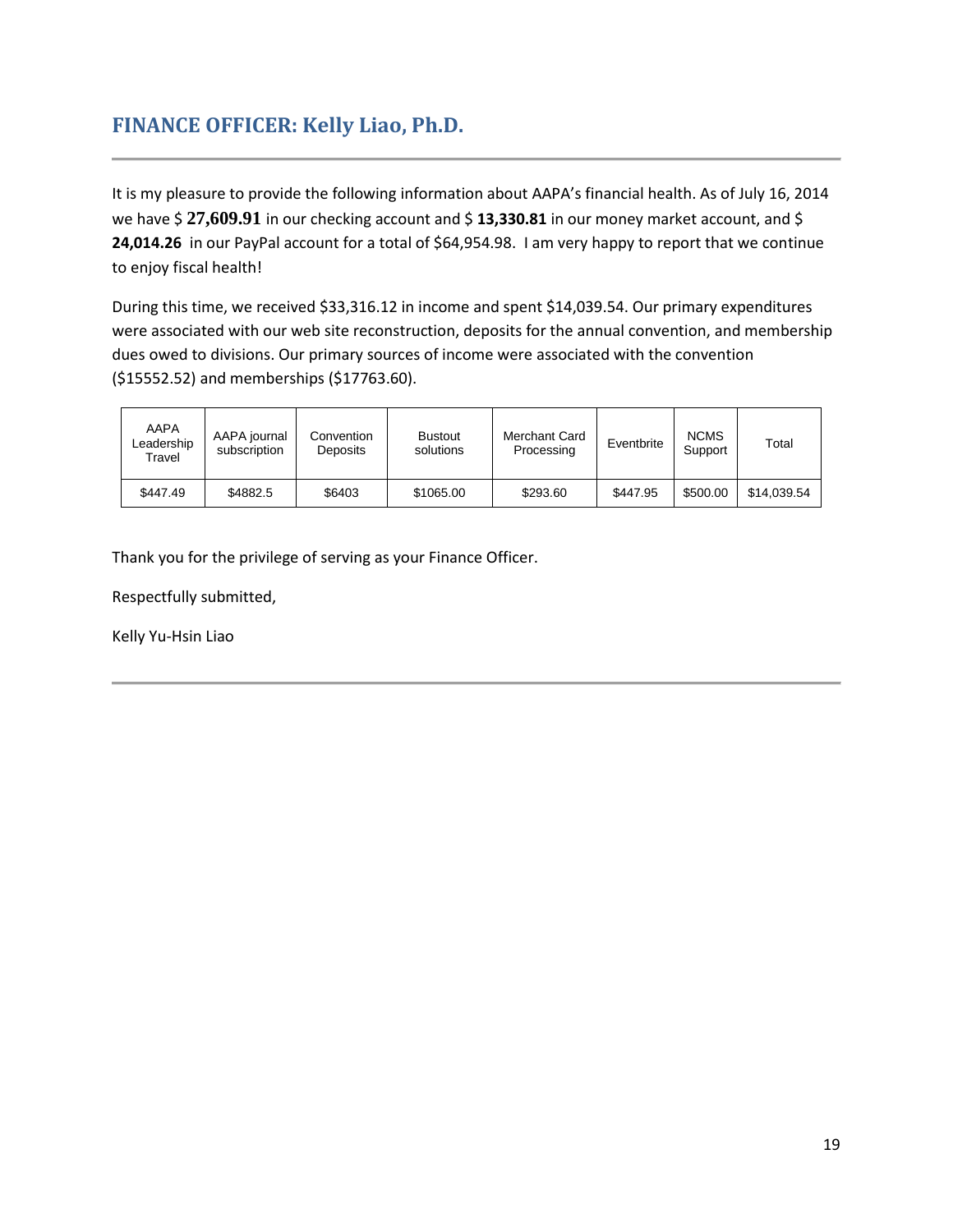# <span id="page-19-0"></span>**COMMUNICATIONS OFFICER: Ulash Thakore-Dunlap, M.S., LMFT**

The role of the Communications Officer within the AAPA EC team is to oversee and update the AAPA website and contents, to ensure appropriate information is disseminated, and to create a social media presence for the organization. In addition, the Communications Officer is the contact person for members and outside queries.

We have met our 2013-2014 goal of increasing social media presence. AAPA has been successful in increasing the number of social media (LinkedIn, Facebook and Twitter) followers. We hope to continue to increase our social media presence by providing relevant information and topics.

In 2013, AAPA launched its new website. The goal of the Communications Officer is to help the AAPA EC team to help reach out to members (current and potential), to create, maintain and share new contents on the AAPA website. We have met our goals of the smooth transition of the website launch and connecting with members. Our goal is to continue to update the website frequently with relevant and current information. The goal for 2014-2015 is to connect to members and produce more materials for the AAPA website.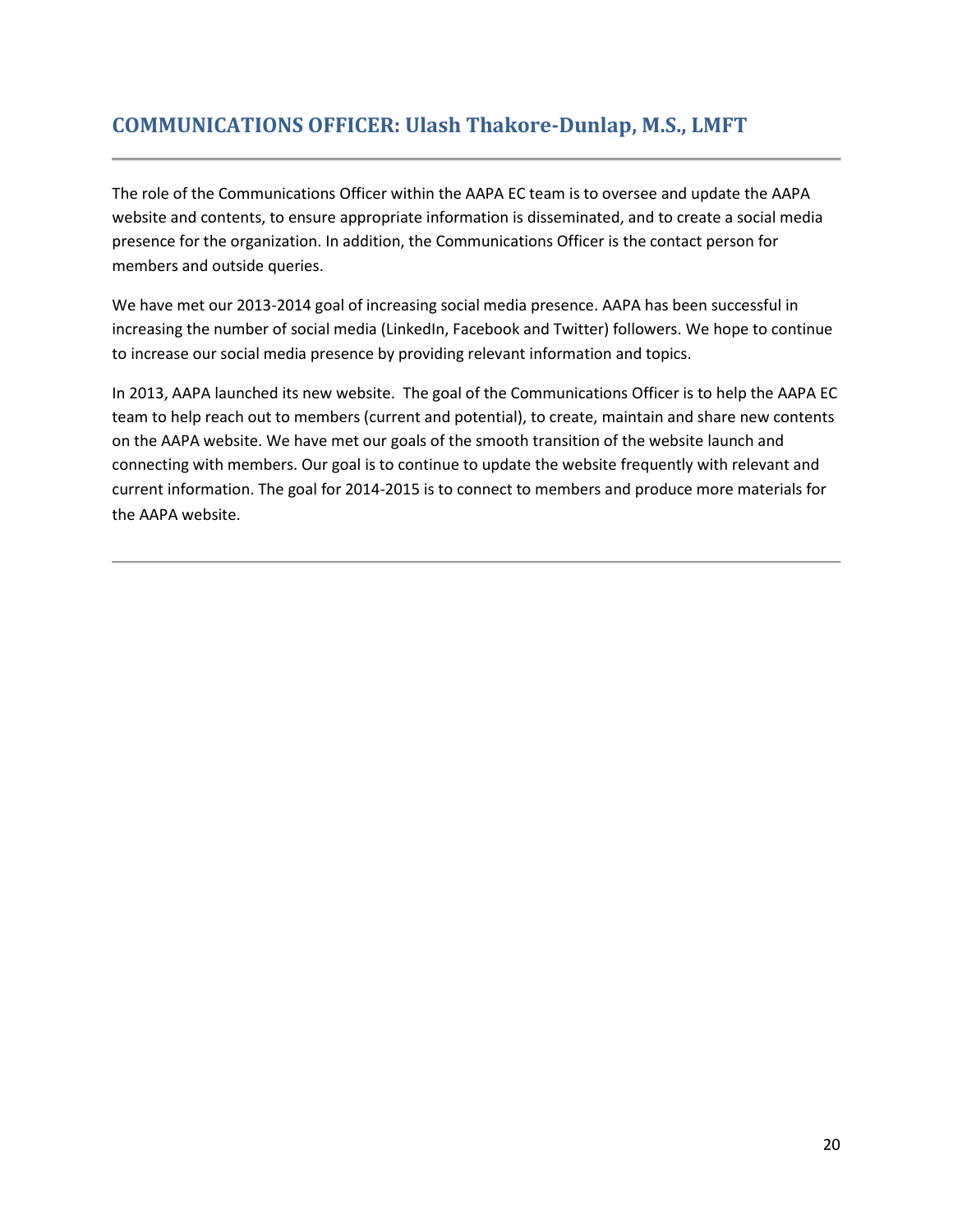# <span id="page-20-0"></span>**SECRETARY/HISTORIAN: Linda Juang, Ph.D.**

In 2013-2014, I updated the list of AAPA awardees and fellowships, handled document requests, recorded and disseminated minutes of EC meetings throughout the year, archived important documents, looked into questions regarding past policies and procedures, and collated the AAPA Annual Reports from EC officers and chairs of Divisions. I also organized voting (using Qualtrics) on several elections and issues, listed below.

For AAPA Members and Division Members:

AAPA general election for a new President, Vice President, Board of Directors Member, Board of Directors Student Representative, Secretary/Historian, and APA Council Representative. Results: President: Kevin Nadal, VP: Helen Hsu, Board of Directors Member: Brandon Yoo, Board of Directors Student Representative:, Secretary/Historian: Winnie Ma, APA Council Representative: Karen Suyemoto.

AAPA Division of LGBTQQ for three positions: Co-Chair, Finance Chair, and Student Representative. Results: Co-Chair: Saeromi Kim, Finance Chair: Satinder Gill, Student Representative: G. Nicole Rider.

AAPA Division of Filipino Americans (DoFA) for several positions: Co-Chairs, Finance Officer, and Student Representative. Results: Co-Chairs: Alicia del Prado and Richelle Concepcion, Finance Officer: Michelle Madore, Student Representative: Andy Paves.

For the AAPA EC:

Whether AAPA should apply for an affiliate membership with NCAPA (National Council of Asian Pacific Americans) and pay the annual membership due. Result: Yes

The AAPA Leadership Fellows team (coordinated by Grace Kim and Sam Wan) proposed three different expenditure possibilities regarding the AAPA Fact Sheets that are produced by AAPA Fellows. Result: Pay Heewon to format each one of our fact sheets every year.

Does the EC approve adding about 50 additional pages to the AAJP 2014 volume at the cost (to be shared with the publisher) of \$100-125 per page? Result: Approved

Does the EC approve to designate Fred Leong as the Founding Editor of AAJP, which will be reflected in the subsequent volumes of AAJP masthead and cover starting in 2015? Approved

Nomination for the one-year interim VP position. Result: Helen Hsu

To fund travel expenses (not to exceed \$750) for Helen Hsu to attend the API College Student Mental Health symposium at Cal Tech in October, 2014. Result: Approved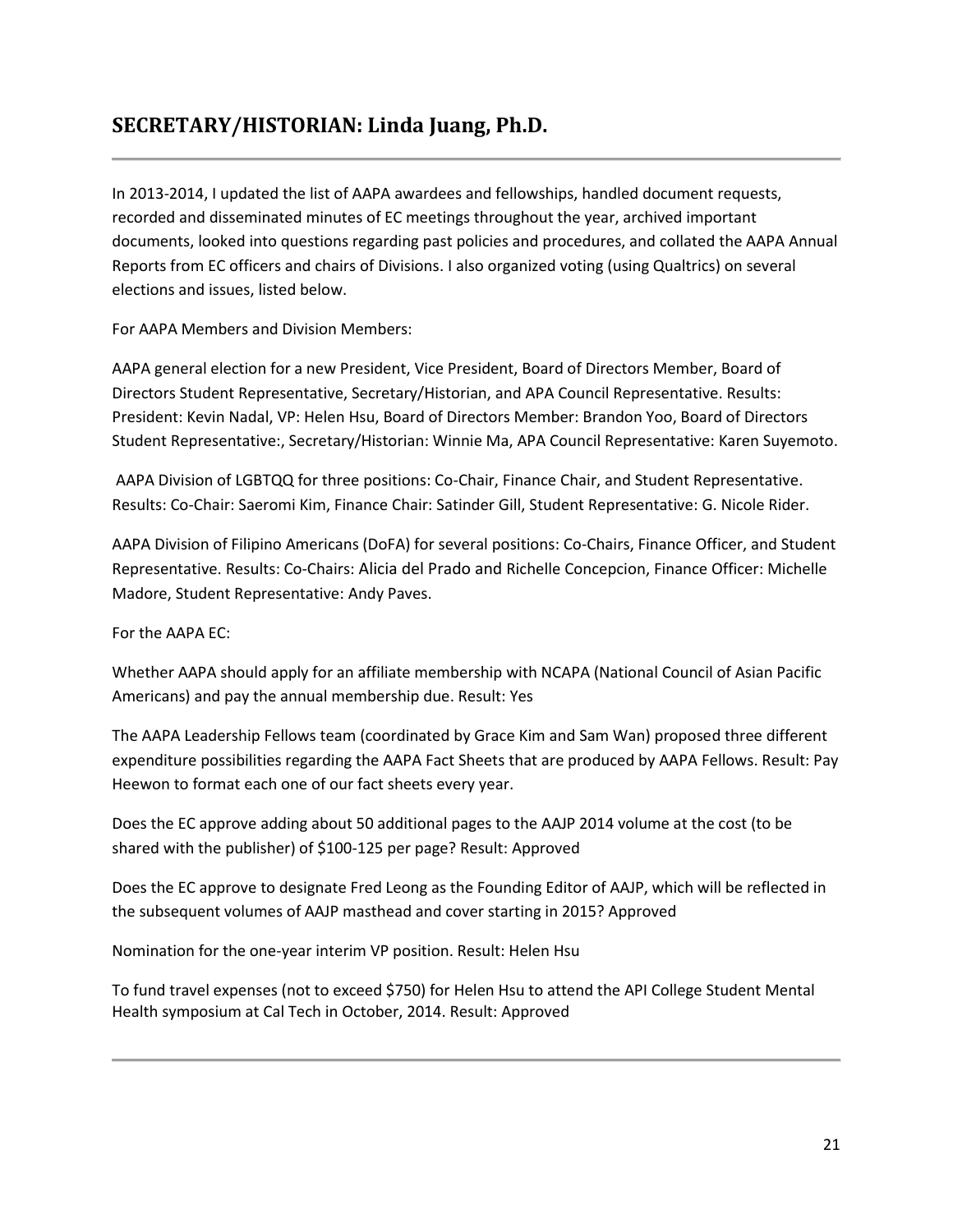# <span id="page-21-0"></span>**DELEGATE TO APA COUNCIL: Alvin Alvarez, Ph.D.**

I have served as the Delegate to the American Psychological Association's Council of Representative. The central goal of this position was to secure full voting seats for AAPA as well as our sister organizations in the Association of Black Psychologists, the National Latina/o Psychological Association and the Society of Indian Psychologists. Since the amendment was not approved by the membership in Fall 2012, the central goal of this position has been to coordinate with the other ethnic minority delegates to determine and define an alternative strategy for representation to and monitoring of APA Council. I have also served as AAPA's representative to and Chair of the Leadership Development Institute Committee for the Council of National Psychological Associations for the Advancement of Ethnic Minority Interests (CNPAAEMI). This is a joint advisory board that has been charged with developing and implementing a leadership institute designed for early career professionals from AAPA as well as the three other ethnic minority psychological associations and Divisions 45 and 17 of APA. I am currently serving as the Director of the Leadership Development Institute which received funding from the American Psychological Association's (APA) Commission on Ethnic Minority Recruitment, Retention, and Training in Psychology Task Force (CEMRRAT). The LDI has selected six Fellows and six Mentors for the 2013-2014 cycle and is currently in the process of selecting the next cohort. This past year the LDI was launched at the Argosy University and for the upcoming year the LDI will be hosted in Albuquerque, New Mexico by the National Latina/o Psychological Association. The Fellows and Mentors undergo a day-long training at these launches which are followed by a year-long program of monthly facilitated workshops and group meetings.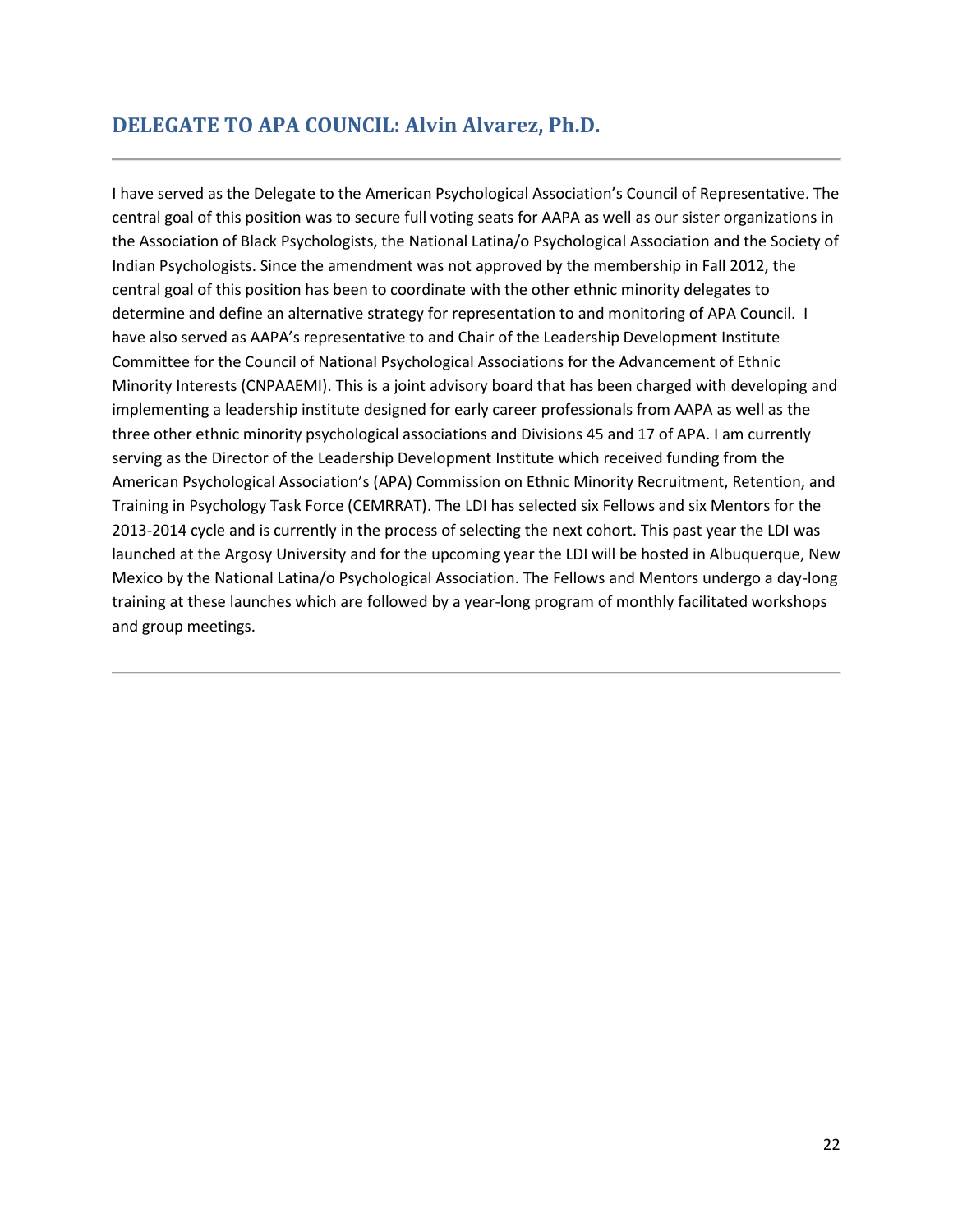# <span id="page-22-0"></span>**ASIAN AMERICAN JOURNAL OF PSYCHOLOGY EDITOR: Frederick T. L. Leong, Ph.D.**

This is my final Annual Report for the *Asian American Journal of Psychology* to be presented at the executive committee meeting at the annual convention in August 2014.

# 1. Published Issues of the Journal and Manuscripts in the Pipeline

We have continued to successfully publish all issues of the journal on schedule for the past 4.5 years. The Table of Contents for these 18 issues can be viewed at the following link: <http://www.apa.org/pubs/journals/aap/> There are two remaining issues (September and December) for my term as Editor.

# 2. Special Features

We are on schedule to publish the 5th Annual Review of Asian American Psychology. We have continued with the sections in book reviews, case studies and international studies with limited success for the last two sections. It will be up to the Incoming Editor as to whether he will continue these special feature for the journal.

# 3. Special Issues.

We just published the final special issue on Culture and Prevention (June 2014) under my Editorship. This special issue was guest edited by Richard Lee and Anna Lau as part of Rich's presidential initiative. We had published special issues on the NLAAS, Tiger Parenting, Health Disparities, and Leadership during the last 4 years.

## 4. Changes to the Editorial Board

There were no significant changes to the editorial board since we are continuing with the same board for a 2-year cycle. We continue to add more ad hoc reviewers to our roster. If you know of colleagues interested in serving as ad hoc reviewers, please refer them to Bryan Kim, our Incoming Editor. Bryan has plans to expand our editorial board.

## 5. Best Paper Award

Continuing with the tradition of the AAJP Best Paper Award, we had the editorial board review the published papers in 2013. The 2013 Best Paper Award will be presented to Su Yeong Kim and her colleagues (Yijie Wang, Diana Orozco-Lapray, Yishan Shen, and Mohammed Murtuza) for their article on ""Does 'Tiger Parenting' Exist? Parenting Profiles of Chinese Americans and Adolescent Developmental Outcomes". The Award will be presented at the annual AAPA convention in August 2014. It is also announced in September or December issue of the journal.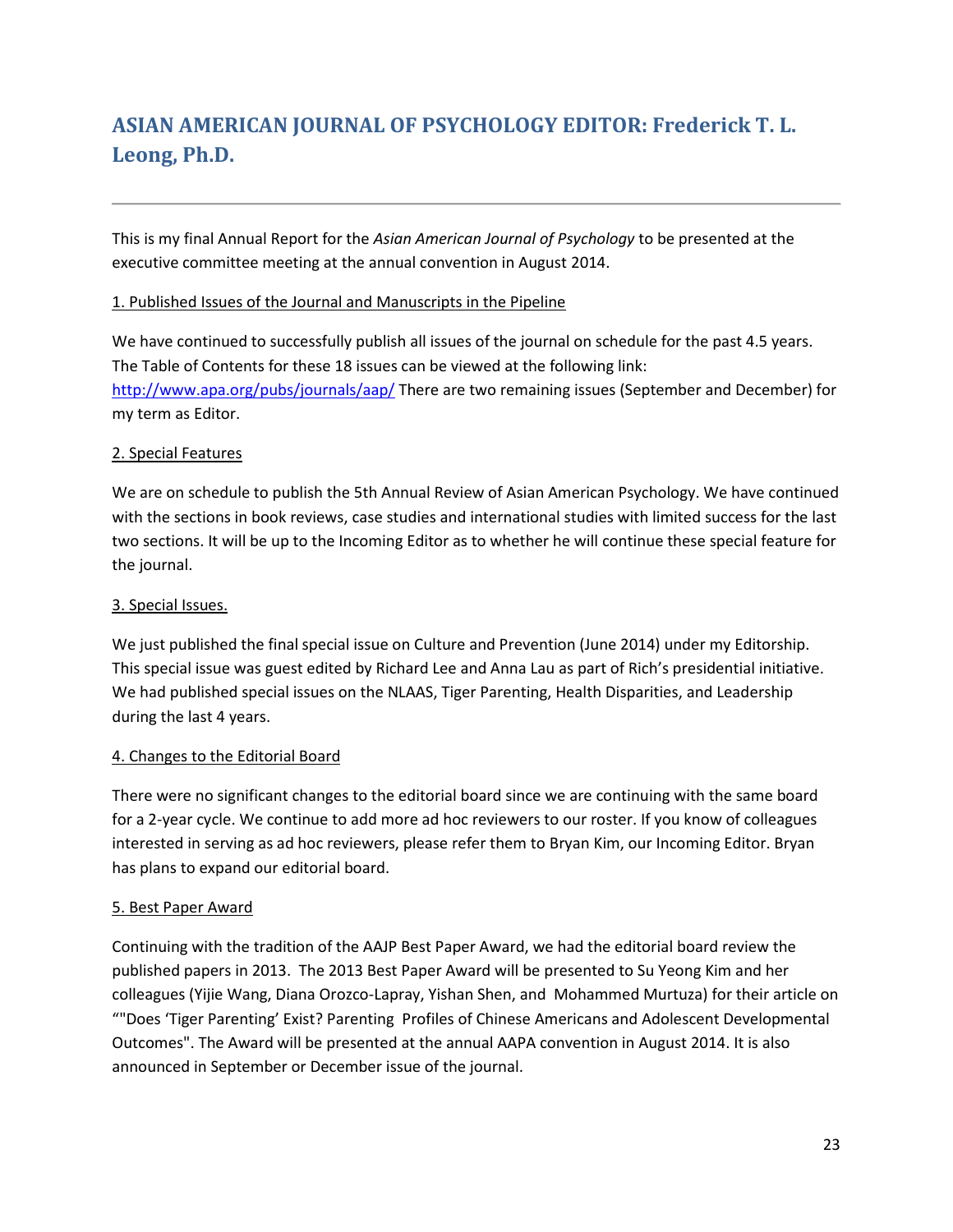# 6. Incoming and Outgoing Editors

The Incoming Editor of AAJP will be Bryan Kim who has been serving as Editor-Elect since January 2014 and acting on manuscripts with his Associate Editors. Bryan will become the Editor on January 1, 2014 and my term as Editor on December 31, 2014. I have requested and it has been approved by the AAPA EC that I shall be designated as Founding Editor of the AAJP on the cover and masthead of future issues of the journal.

# 7. Additional pages to cover overflow of manuscripts

The success of our journal has resulted in an overflow of accepted manuscripts. This is partly due to our acceptance into Journal Citation Reports and receiving an impact score of 1.75. With this impact score, we have seen a slight increase in submissions. To handle the overflow of manuscripts from my term without taking over too many pages from Bryan's term as Editor, I have requested funding from the AAPA EC to fund an additional 50 printed pages in the remaining issues (as suggested by Annie Hill, our Journal Manager at APA). This is a typical strategy and the request has been approved by the EC. The cost of the extra pages will be shared between AAPA and APA.

# 8. Statistics and Performance Data

APA provides us the statistics and performance data in terms of submission numbers, rejection rates, and editorial lag time for the journal. The statistics for June 2013 to June 2014 are appended below for your review. In summary, for the year of June 2013 to June 2014, we received 88 new manuscripts and our rejection rate was 59%. Our average individual ms review lag time continues to improve and was 57 days for this reporting period (down from last year's lag time of 72 days and 93 days for the year before). We have achieved our goal set last year to reduce the average lag time to 60 days (2 months).

# **INDIVIDUAL MANUSCRIPT LAG TIMES**

## **06/01/2013 through 06/01/2014**

**Overall Average: 57 days**

| <b>MANUSCRIPTS RECEIVED</b><br>06/01/2013 through 06/01/2014 |    |  |  |  |  |  |
|--------------------------------------------------------------|----|--|--|--|--|--|
| <b>New Manuscripts</b>                                       | 88 |  |  |  |  |  |
| <b>Resubmissions/Revisions</b>                               | 79 |  |  |  |  |  |
| <b>Actions Taken</b>                                         |    |  |  |  |  |  |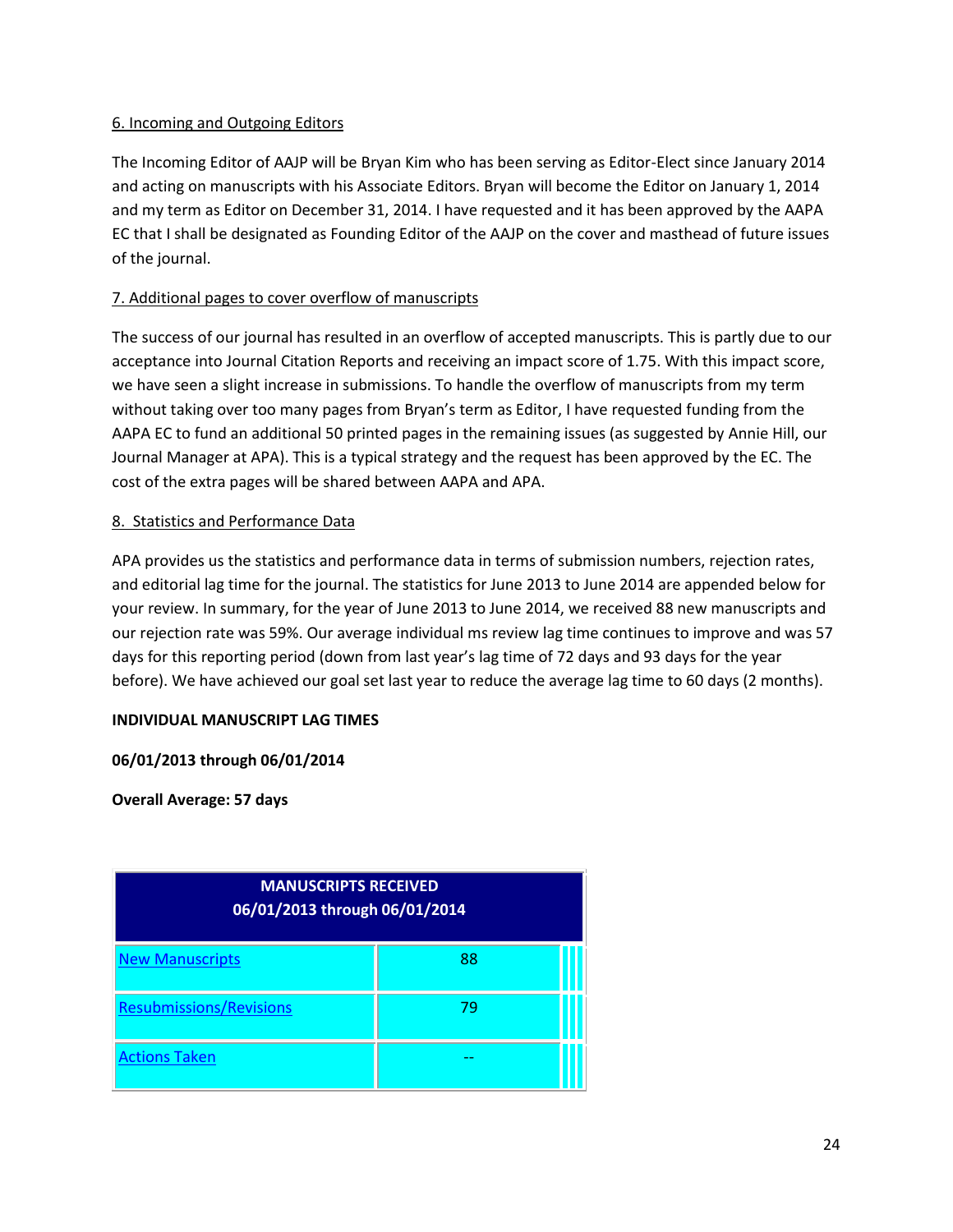| Accepted                                | 47                         |
|-----------------------------------------|----------------------------|
| Withdrawn                               | 1                          |
| <b>Pending Decision</b>                 | 16                         |
| <b>Rejected With External Review</b>    | 35                         |
| <b>Rejected Without External Review</b> | 21                         |
| <b>Revise &amp; Resubmit</b>            | 49 (5 ultimately rejected) |
| Open Revise & Resubmit                  | 11                         |

| NUMBER OF MEN, WOMEN, AND MINORITY INDIVIDUALS SERVING ON EDITORIAL BOARD IN 2014 |        |                      |                          |                  |  |  |  |  |  |
|-----------------------------------------------------------------------------------|--------|----------------------|--------------------------|------------------|--|--|--|--|--|
| Category                                                                          | Editor | <b>Action Editor</b> | <b>Consulting Editor</b> | <b>Reviewers</b> |  |  |  |  |  |
| Number of Women                                                                   | 0      |                      | 6                        | 3                |  |  |  |  |  |
| Of these, number of minority women                                                | 0      |                      | 6                        |                  |  |  |  |  |  |
| Number of Men                                                                     | 1      | $\overline{2}$       | 5                        |                  |  |  |  |  |  |
| Of these, number of minority men                                                  |        | $\overline{2}$       | 5                        |                  |  |  |  |  |  |
| Total number of persons                                                           | 1      | 15                   | 19                       | 4                |  |  |  |  |  |

| <b>REJECTION RATE REPORT</b><br>06/01/2013 through 06/01/2014 |    |  |  |  |  |  |
|---------------------------------------------------------------|----|--|--|--|--|--|
| New manuscripts received                                      | 82 |  |  |  |  |  |
| Accepted manuscripts                                          | 42 |  |  |  |  |  |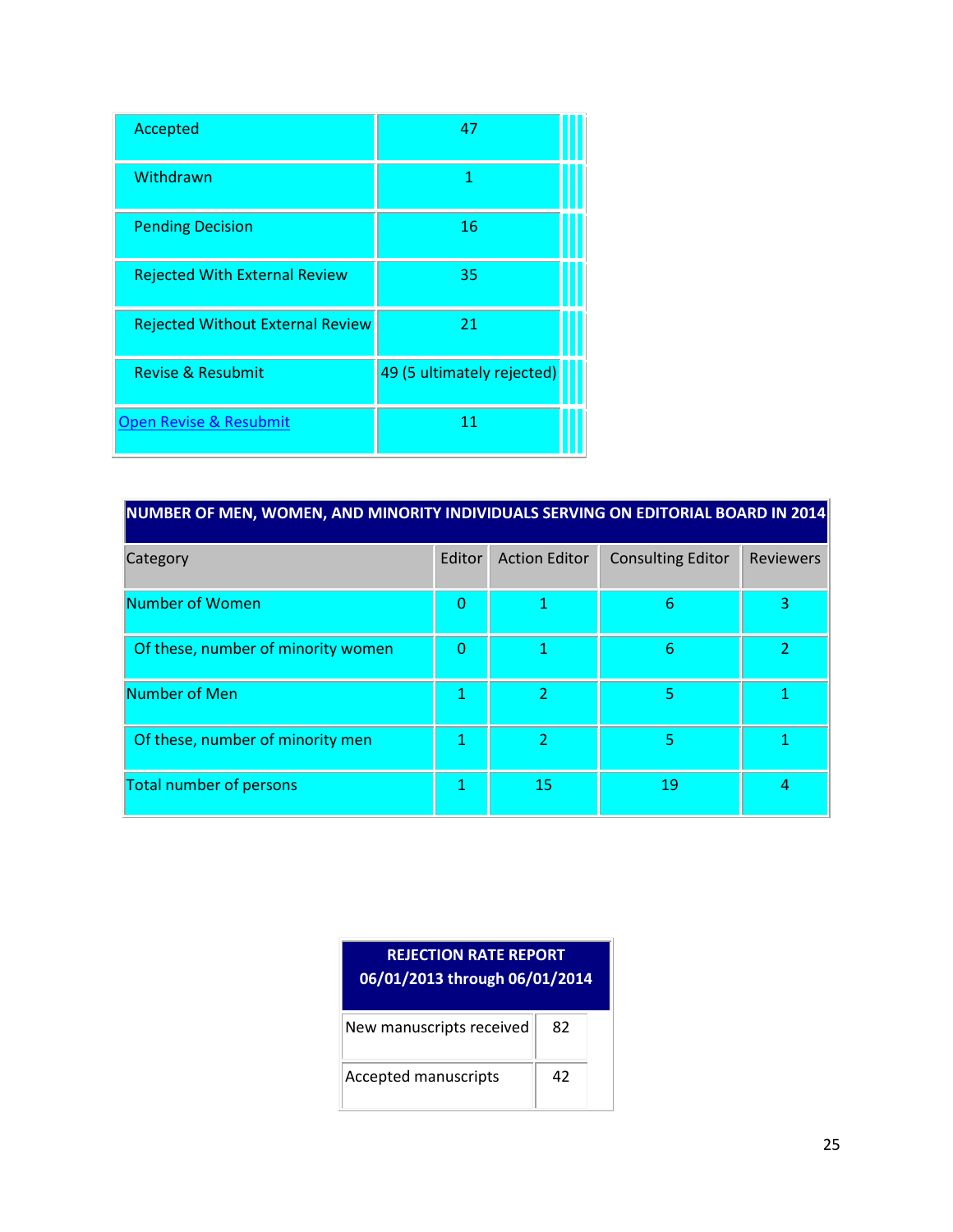| Pending as of 06/01/2013 | 37  |  |
|--------------------------|-----|--|
| Pending as of 06/01/2014 | 16  |  |
| Acceptance rate          | 41% |  |
| <b>Rejection Rate</b>    | 59% |  |

| <b>REJECTION RATE BY EDITOR</b><br>06/01/2013 through 06/01/2014 |                    |                          |                                  |                  |              |                          |                          |  |
|------------------------------------------------------------------|--------------------|--------------------------|----------------------------------|------------------|--------------|--------------------------|--------------------------|--|
| <b>Editor</b>                                                    | Acceptance<br>Rate | <b>Rejection</b><br>Rate | <b>New</b><br><b>Manuscripts</b> | Accepted         | Rejected     | Pending on<br>06/01/2013 | Pending on<br>06/01/2014 |  |
| Akutsu,<br>Phillip                                               | n/a                | n/a                      | $\pmb{0}$                        | $\mathbf 0$      | $\mathbf{0}$ | $\mathbf 0$              | $\mathbf 0$              |  |
| Chang,<br>Doris                                                  | n/a                | n/a                      | $\mathbf{1}$                     | $\boldsymbol{0}$ | $\pmb{0}$    | $\pmb{0}$                | $\mathbf 1$              |  |
| Chang,<br>Edward                                                 | 5%                 | 95%                      | 14                               | $\mathbf{1}$     | 26           | $\overline{7}$           | $\mathbf{1}$             |  |
| Chin, Jean<br>Lau                                                | 167%               | $-67%$                   | $\mathbf{1}$                     | 5                | $\mathbf 0$  | $\overline{2}$           | $\pmb{0}$                |  |
| Gee, Gilbert                                                     | n/a                | n/a                      | $\pmb{0}$                        | $\boldsymbol{0}$ | $\mathbf{1}$ | $\pmb{0}$                | $\mathbf 0$              |  |
| Hall,<br>Gordon<br>Nagayama                                      | n/a                | n/a                      | $\boldsymbol{0}$                 | $\boldsymbol{0}$ | $\mathbf 0$  | $\pmb{0}$                | $\boldsymbol{0}$         |  |
| Juang, Linda                                                     | n/a                | n/a                      | $\pmb{0}$                        | $\boldsymbol{0}$ | $\mathbf 0$  | $\overline{2}$           | $\mathbf 0$              |  |
| Kim, Bryan                                                       | n/a                | n/a                      | 20                               | $\boldsymbol{0}$ | 17           | $\pmb{0}$                | $\mathbf{1}$             |  |
| Kim-Prieto,<br>Chu                                               | n/a                | n/a                      | 5                                | $\boldsymbol{0}$ | 3            | $\pmb{0}$                | $\mathbf 0$              |  |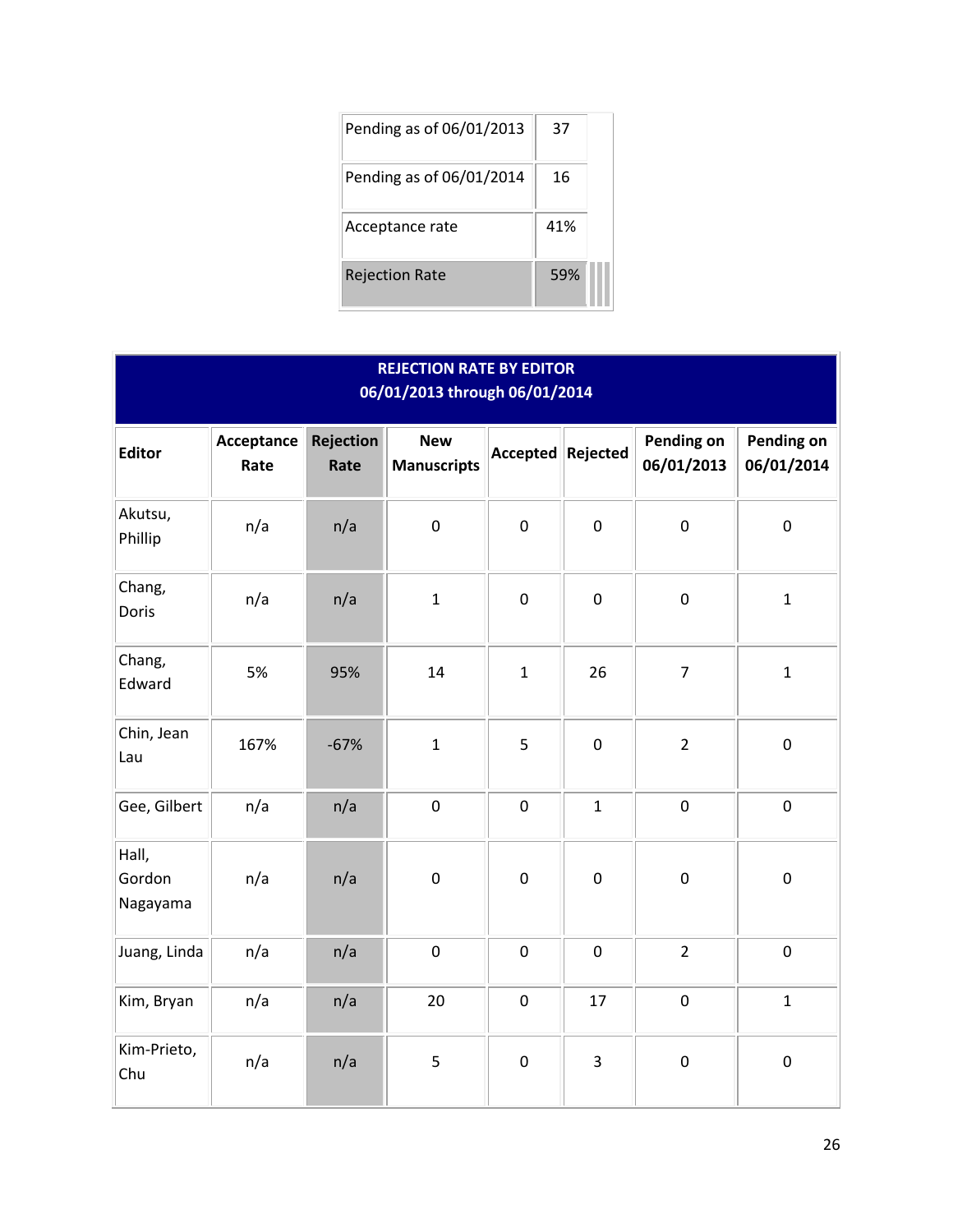| Lau, Anna           | 300% | $-200%$ | $\pmb{0}$    | $\overline{\mathbf{3}}$ | $\pmb{0}$        | $\mathbf{1}$   | $\pmb{0}$        |
|---------------------|------|---------|--------------|-------------------------|------------------|----------------|------------------|
| Lee, Richard        | 167% | $-67%$  | $\mathbf{1}$ | 5                       | $\boldsymbol{0}$ | $\overline{2}$ | $\boldsymbol{0}$ |
| Leong,<br>Frederick | 43%  | 57%     | 18           | 9                       | 12               | $\overline{3}$ | $\pmb{0}$        |
| Moritsuqu,<br>John  | n/a  | n/a     | $\pmb{0}$    | $\pmb{0}$               | $\pmb{0}$        | $\pmb{0}$      | $\pmb{0}$        |
| Park, Irene         | n/a  | n/a     | $\pmb{0}$    | $\pmb{0}$               | $\pmb{0}$        | $\mathbf 0$    | $\pmb{0}$        |
| Qin, Desiree        | n/a  | n/a     | $\pmb{0}$    | $\pmb{0}$               | $\pmb{0}$        | $\pmb{0}$      | $\pmb{0}$        |
| Saw, Anne           | 100% | 0%      | $\mathbf{1}$ | $\overline{2}$          | $\pmb{0}$        | $\mathbf{1}$   | $\boldsymbol{0}$ |
| Shih,<br>Margaret   | n/a  | n/a     | $\pmb{0}$    | $\pmb{0}$               | $\pmb{0}$        | $\pmb{0}$      | $\pmb{0}$        |
| Song, Anna          | 300% | $-200%$ | $\pmb{0}$    | $\overline{\mathbf{3}}$ | $\pmb{0}$        | $\mathbf{1}$   | $\pmb{0}$        |
| Yee,<br>Barbara     | 74%  | 26%     | 15           | 14                      | 19               | 15             | 11               |
| Yip, Tiffany        | n/a  | n/a     | 5            | $\pmb{0}$               | $\overline{3}$   | $\mathbf 0$    | $\mathbf 1$      |

| <b>FIRST SUBMISSIONS COMPLETED BY ACTION EDITOR</b><br>Submitted 06/01/2013 through 06/01/2014 |                                                                   |    |     |
|------------------------------------------------------------------------------------------------|-------------------------------------------------------------------|----|-----|
| <b>Action Editor</b>                                                                           | Number of FIRST Submissions Number Completed Avg Days to Complete |    |     |
| <b>Phillip Akutsu</b>                                                                          |                                                                   |    |     |
| <b>Doris Chang</b>                                                                             |                                                                   |    | 105 |
| <b>Edward Chang</b>                                                                            | 14                                                                | 14 | 96  |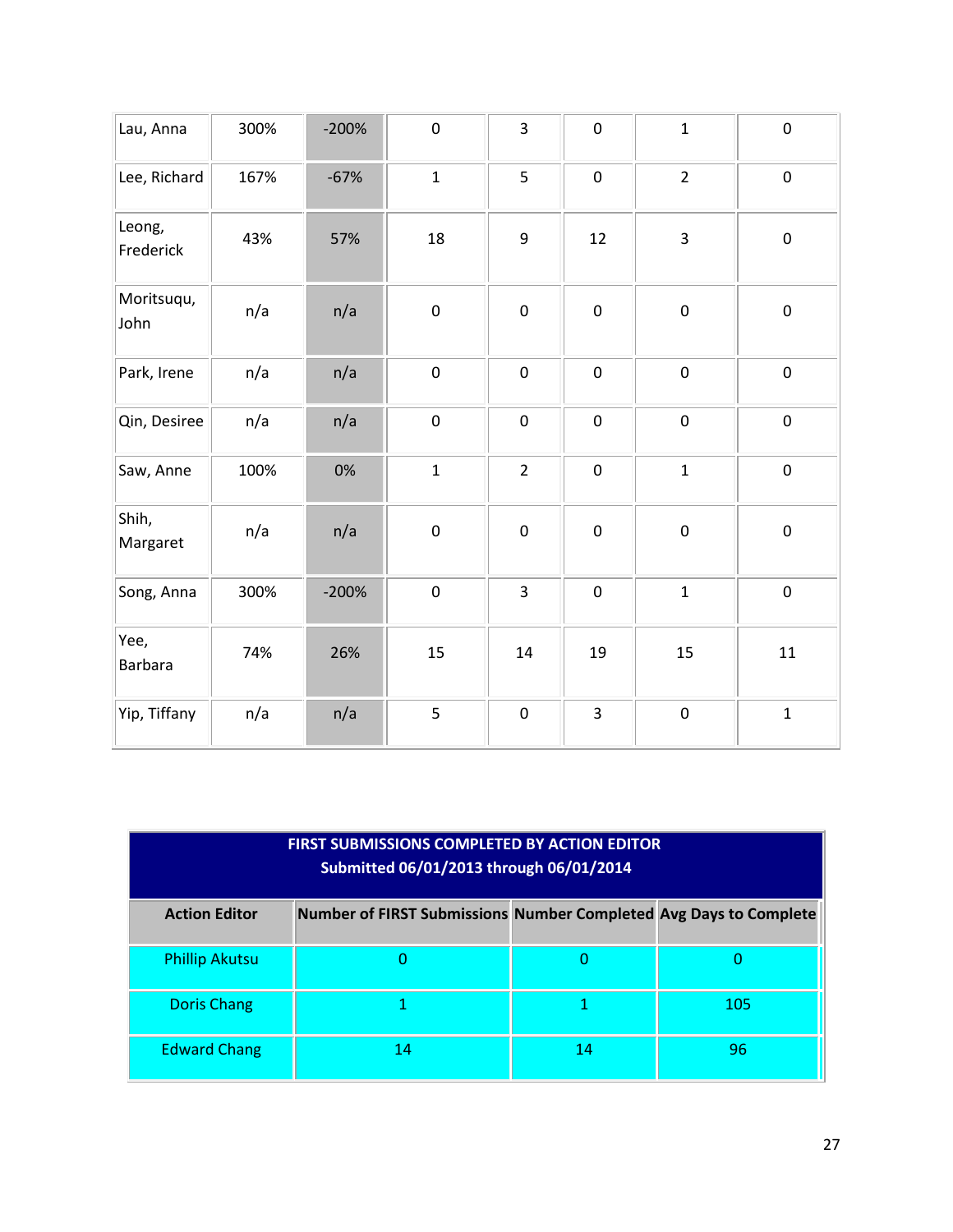| Jean Lau Chin          | $\mathbf 1$    | $\mathbf 1$             | 9           |
|------------------------|----------------|-------------------------|-------------|
| <b>Gilbert Gee</b>     | $\pmb{0}$      | $\pmb{0}$               | $\pmb{0}$   |
| Gordon Nagayama Hall   | $\pmb{0}$      | $\pmb{0}$               | $\pmb{0}$   |
| Linda Juang            | $\pmb{0}$      | $\pmb{0}$               | $\pmb{0}$   |
| <b>Bryan Kim</b>       | 20             | 19                      | 30          |
| Chu Kim-Prieto         | $\overline{5}$ | $\overline{5}$          | 65          |
| Anna Lau               | $\pmb{0}$      | $\pmb{0}$               | $\pmb{0}$   |
| <b>Richard Lee</b>     | $\mathbf 1$    | $\mathbf 1$             | 35          |
| <b>Frederick Leong</b> | 21             | 21                      | 39          |
| John Moritsuqu         | 3              | $\overline{\mathbf{3}}$ | 44          |
| <b>Irene Park</b>      | $\pmb{0}$      | $\pmb{0}$               | $\pmb{0}$   |
| <b>Desiree Qin</b>     | $\pmb{0}$      | $\pmb{0}$               | $\mathbf 0$ |
| <b>Anne Saw</b>        | $\mathbf 1$    | $\mathbf 1$             | 60          |
| <b>Margaret Shih</b>   | $\pmb{0}$      | $\boldsymbol{0}$        | $\pmb{0}$   |
| <b>Anna Song</b>       | $\pmb{0}$      | $\pmb{0}$               | $\pmb{0}$   |
| Barbara Yee            | 15             | 15                      | 123         |
| <b>Tiffany Yip</b>     | 5              | $\sf S$                 | 63          |
| [Change Dates]         |                |                         |             |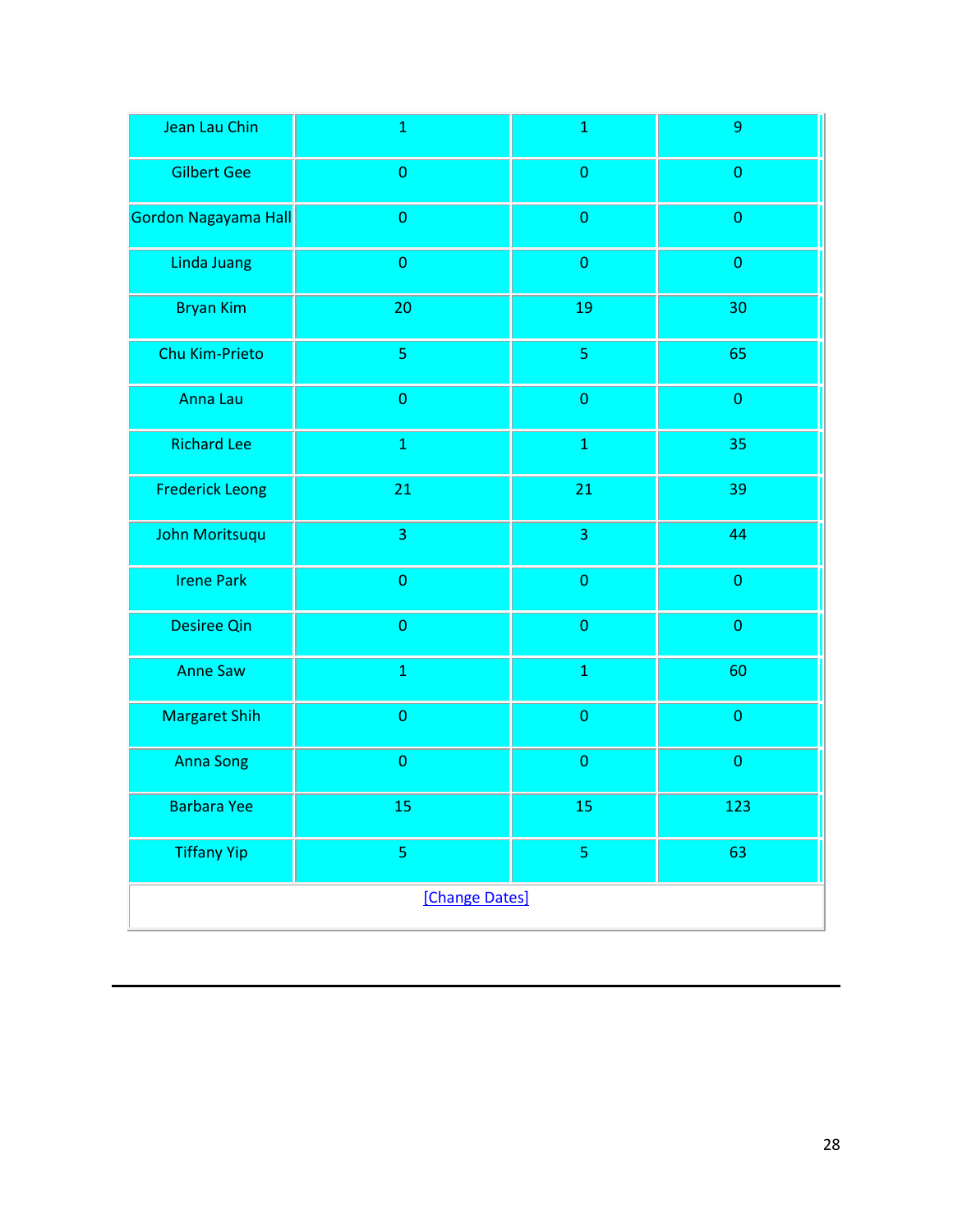| Submitted 06/01/2013 through 06/01/2014 |                                                                     |                  |                  |
|-----------------------------------------|---------------------------------------------------------------------|------------------|------------------|
| <b>Action Editor</b>                    | Number of REVISED Submissions Number Completed Avg Days to Complete |                  |                  |
| <b>Phillip Akutsu</b>                   | $\pmb{0}$                                                           | $\pmb{0}$        | $\pmb{0}$        |
| <b>Doris Chang</b>                      | $\mathbf 1$                                                         | $\pmb{0}$        | $\pmb{0}$        |
| <b>Edward Chang</b>                     | $\overline{a}$                                                      | $\overline{4}$   | 49               |
| Jean Lau Chin                           | $\overline{a}$                                                      | $\overline{4}$   | 3                |
| <b>Gilbert Gee</b>                      | $\pmb{0}$                                                           | $\pmb{0}$        | $\pmb{0}$        |
| Gordon Nagayama Hall                    | $\mathbf 0$                                                         | $\pmb{0}$        | $\pmb{0}$        |
| Linda Juang                             | $\pmb{0}$                                                           | $\pmb{0}$        | $\pmb{0}$        |
| <b>Bryan Kim</b>                        | $\overline{2}$                                                      | $\mathbf 1$      | 57               |
| Chu Kim-Prieto                          | $\pmb{0}$                                                           | $\pmb{0}$        | $\pmb{0}$        |
| Anna Lau                                | $\overline{9}$                                                      | $\boldsymbol{9}$ | 39               |
| <b>Richard Lee</b>                      | $\overline{7}$                                                      | $\overline{7}$   | 19               |
| <b>Frederick Leong</b>                  | 12                                                                  | 12               | $\boldsymbol{6}$ |
| John Moritsuqu                          | $\pmb{0}$                                                           | $\pmb{0}$        | $\pmb{0}$        |
| <b>Irene Park</b>                       | $\pmb{0}$                                                           | $\pmb{0}$        | $\pmb{0}$        |
| <b>Desiree Qin</b>                      | $\pmb{0}$                                                           | $\pmb{0}$        | $\pmb{0}$        |
| <b>Anne Saw</b>                         | $\overline{4}$                                                      | $\overline{a}$   | 20               |
| <b>Margaret Shih</b>                    | $\pmb{0}$                                                           | $\pmb{0}$        | $\pmb{0}$        |
| <b>Anna Song</b>                        | $\overline{3}$                                                      | 3                | $\sqrt{6}$       |
| <b>Barbara Yee</b>                      | 33                                                                  | 28               | 56               |

# **REVISED SUBMISSIONS COMPLETED BY ACTION EDITOR**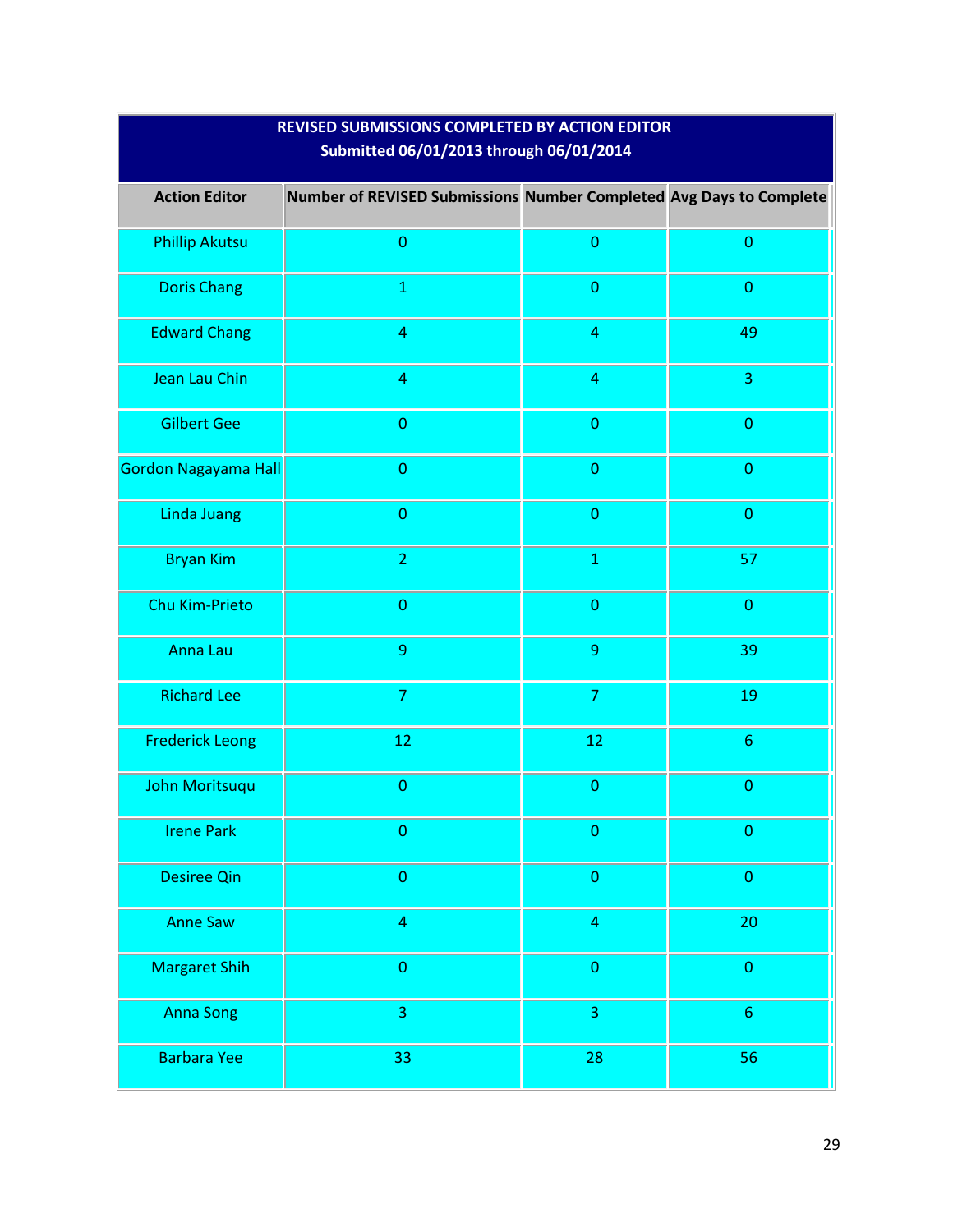| <b>Tiffany Yip</b> |  |  |  |
|--------------------|--|--|--|
| [Change Dates]     |  |  |  |

# <span id="page-29-0"></span>**DIVISION ON SOUTH ASIAN AMERICANS (DoSAA): Anjuli Amin, Ph.D.**

DoSAA Executive Committee (voting members)

Chair: Anjuli Amin, Ph.D. Co-Chair: Rahul Sharma, Psy.D Chair-Elect: Puni Kalra, Ph.D. Treasurer: Razia Kosi, LCSW-C Secretary/Historian: Sheetal Shah, Ph.D. Membership/Nominations Chair: Monique Shah Kulkarni, Ph.D. Student Representative: Harpreet Bhatia, M.A. Communications Chair: Shanta Nishi Kanukollu, Ph.D.

Senior Advisory Council (non-voting members): Shamin Ladhani, Psy.D., Neha Navsaria, Ph.D. and Lina Patel, PsyD., Ulash Dunlap, MS, LMFT, Kusha Murarka, Psy.D.

## **GENERAL POINTS:**

The DoSAA Executive Committee (EC) completed its sixth term in 2013-2014. During this time, the DoSAA EC continued its efforts to increase the Division's local and national visibility and enhance member benefits. Specifically, the EC spent time developing an action plan intended to boost DoSAA's appeal to potential members, promote DoSAA as a community resource, and further define DoSAA's objectives. Initially, focus was placed on conceptualizing DoSAA's objectives. EC members were asked to provide their thoughts/opinions to the following questions:

- 1. We are brainstorming ways to brand/market/package DoSAA so we are most effective in serving our community. What do we want people to associate with DoSAA when they hear its name? (While we welcome using the mission/vision statements above, please feel free to include your own ideas about where you see DoSAA ideally heading.)
- 2. What areas of expertise do you bring that can help contribute to DoSAA's foundation in supporting community & education/training needs?
- 3. What would make mental health fun and/or engaging? How can we promote that within DoSAA?

The responses for each question were then qualitatively assessed and organized into common themes. EC members engaged in ongoing discussion of the resulting themes and, in conjunction, developed subcommittees or 'action teams' to address the needs of various subgroups of DoSAA's member population. The subgroups included students, practitioners, and community. In addition, a public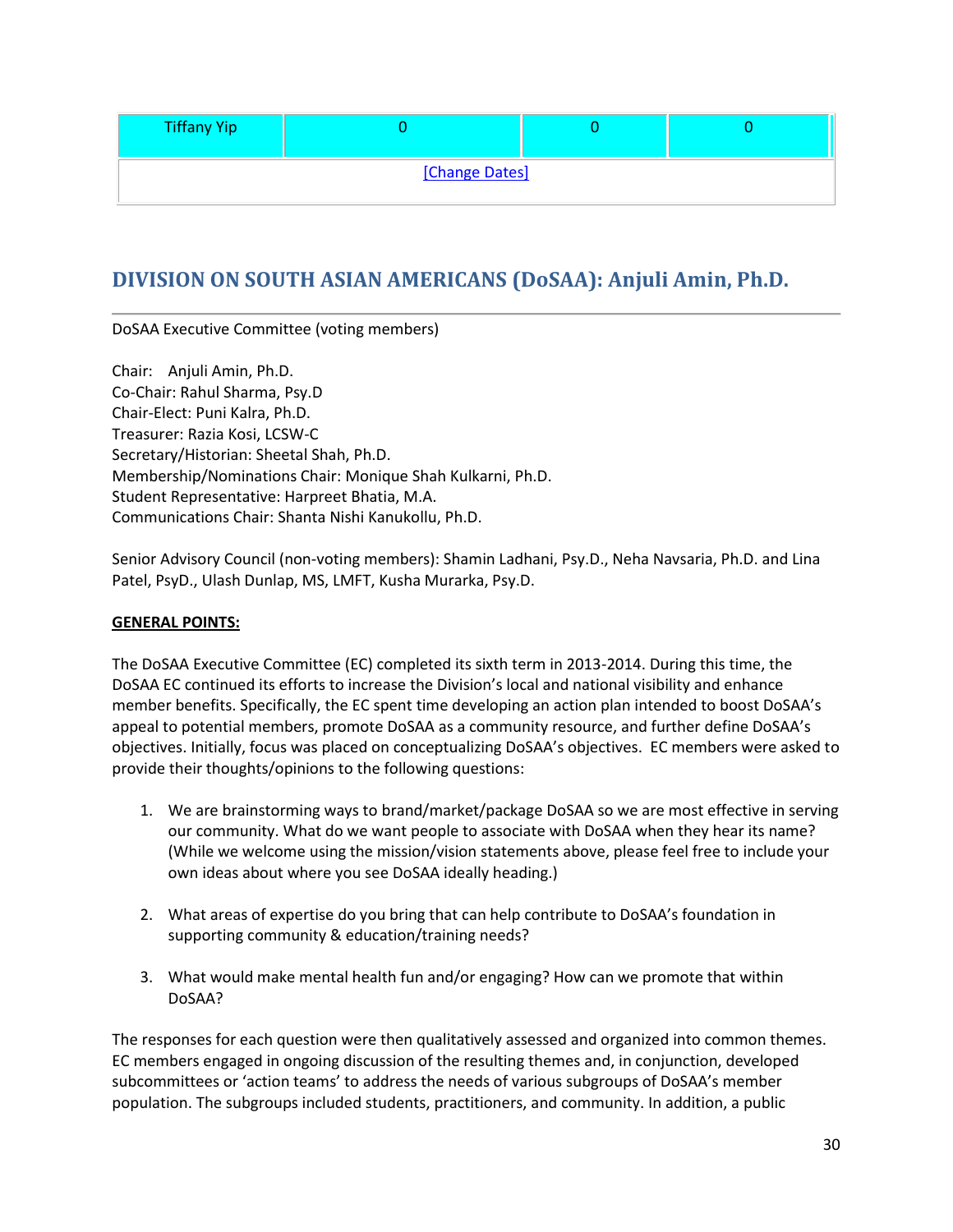relations (PR) action team was created to focus specifically on the promotion of DoSAA as a community resource. Each of the subcommittees was then tasked with creating potential deliverables targeted at their respective member subgroups (E.g., students action team – mentoring program, dissertation support; practitioners action team – national therapist database, class textbooks/syllabi; community action team – partnerships with South Asian organizations, resources for public). As each action team worked to develop an initial set of deliverables, the EC as a whole held elections and welcomed a new set of officers for the 2014-2015 year. DoSAA EC also worked to prepare for the 2014 AAPA and APA annual conventions held in Washington, D.C. Convention activities included hosting an annual social hour, providing an annual student award, and recognizing a local South Asian community organization.

In 2014-2015, the DoSAA EC plans to continue carrying out its newly developed action plan. Specifically, focus will remain on the development of deliverables targeted at member subgroups in the hopes of increasing DoSAA's visibility and appeal amongst those interested in South Asian mental health issues.

# **Goals completed in 2013-2014:**

Sustainment of board member structure and governance. Maintenance of financial standing. Continuation of membership and listserv. Ongoing development of organization structure. Involvement in community outreach and interventions. Presence at AAPA, APA and other national conventions. Offering annual DoSAA Student Award. Support for local South Asian organizations affiliated with convention cities.

## **SPECIFIC COMPONENTS:**

# **1. Sustainment of board member structure and governance.** *Process:*

- Monthly conference calls conducted by the Chair
- Ongoing involvement of all EC members in DoSAA activities/projects
- Conducting elections for 2014-2015 EC

## **2. Maintenance of financial standing -** Treasurer's Financial Report

- The current DoSAA balance as of July, 29th, 2014 was  $$872.20$ .
- In November of 2013, DoSAA made the decision to change banks from Bank of America to PNC Bank. This change was due to the increase in monthly service charges of \$16 for business accounts below \$3,000. Since DoSAA keeps a balance averaging under \$1,000 per month, it was not cost-efficient for us to keep the account at Bank of America.

The 501c3 Determination letter and Bylaws from the AAPA were obtained from the AAPA Executive Committee and all the paperwork was in order to open the new account with PNC Bank. Hard copies and e-copies of the information will be transferred to the incoming treasurer. It is also our recommendation that the AAPA have a shared folder for all of the Divisions in the AAPA to have these document accessible for future banking needs of the divisions.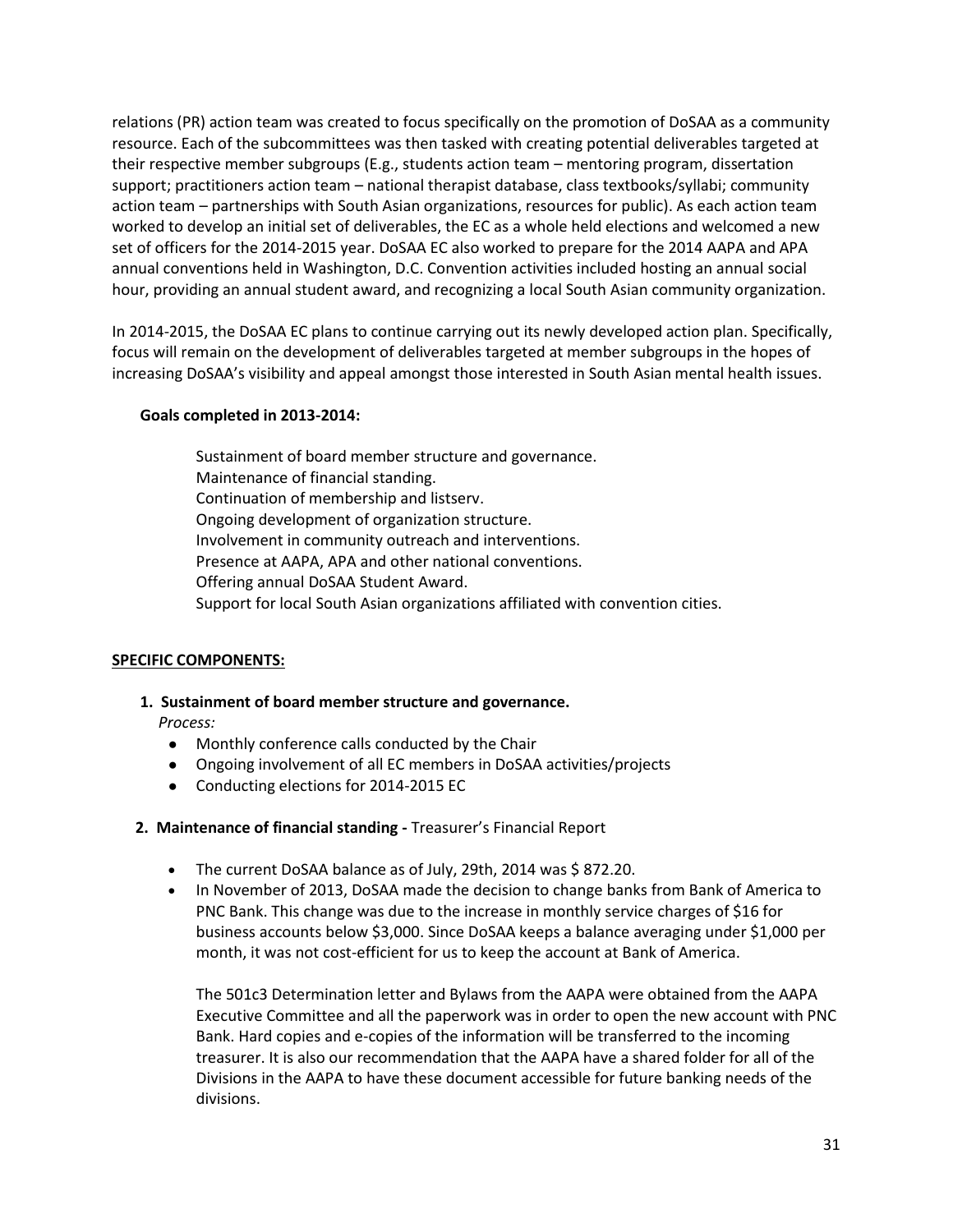## **3. Continuation of membership and listserv –** Membership Report

- We have a total of 46 paid members as of May 2014: 18 professional members and 28 student members. Annual dues are \$10 regardless of membership type.
- DoSAA, through social media and informal local chapters, continues to increase visibility and membership support. Other marketing efforts include.
	- DoSAA Listserv.
	- AAPA website.
	- Sharing information about DoSAA on Division 45, AAPA and SAPNA listservs.
	- DoSAA Facebook Page.
	- DoSAA social event at AAPA and APA conferences.
	- DoSAA membership flyers.
	- Consultation and networking in cities or geographic areas that members reside in.
- **Process:** The EC has focused on our Facebook page as a way to market DoSAA and disseminate information to members and the South Asian community at large. Our newsletter continues to be distributed and is sent out via the listserv and through AAPA's listserv to make us more visible and was a great success. Several EC board members have worked to gather momentum for a clinical consultation group within their respective cities as a means of retaining membership, making use of the DoSAA network and fostering continued professional support. EC members have also been working to revamp our mission statement in efforts to more effectively recruit members for AAPA and DoSAA. Membership numbers continue to be a focus of DoSAA, as we hope to retain and increase membership.

#### **4. Continuation of outreach efforts**

EC Members have written articles and been interviewed for local and national counseling or psychological associations, conducted presentations and workshops, and outreached to other organizations in order to bring more visibility to DoSAA and issues concerning the South Asian American community. DoSAA has been making an increased effort to connect with other divisions within APA, such as Division 45 and Division 17, as well as working with elder members in the field of psychology to increase our presence within the community.

Throughout the 2013-2014 year, the DoSAA EC has worked to develop an independent website. This is an endeavor that is still in progress, but the goal is to have the website up and running by 2015. The website will contain information about events across the country relevant to DoSAA members (i.e. anything related to South Asian mental health), articles related to South Asian mental health, a directory of South Asian clinicians and mental health professionals, relevant teaching resources, relevant blog posts, and information directly pertaining to the Division (e.g., our newsletter). Other outreach efforts for the 2013-2014 year included regular updates through our Facebook page and emails on our listserv about upcoming awards and events. The Facebook page has also become a forum for people to share information about their research projects or share articles related to South Asian mental health.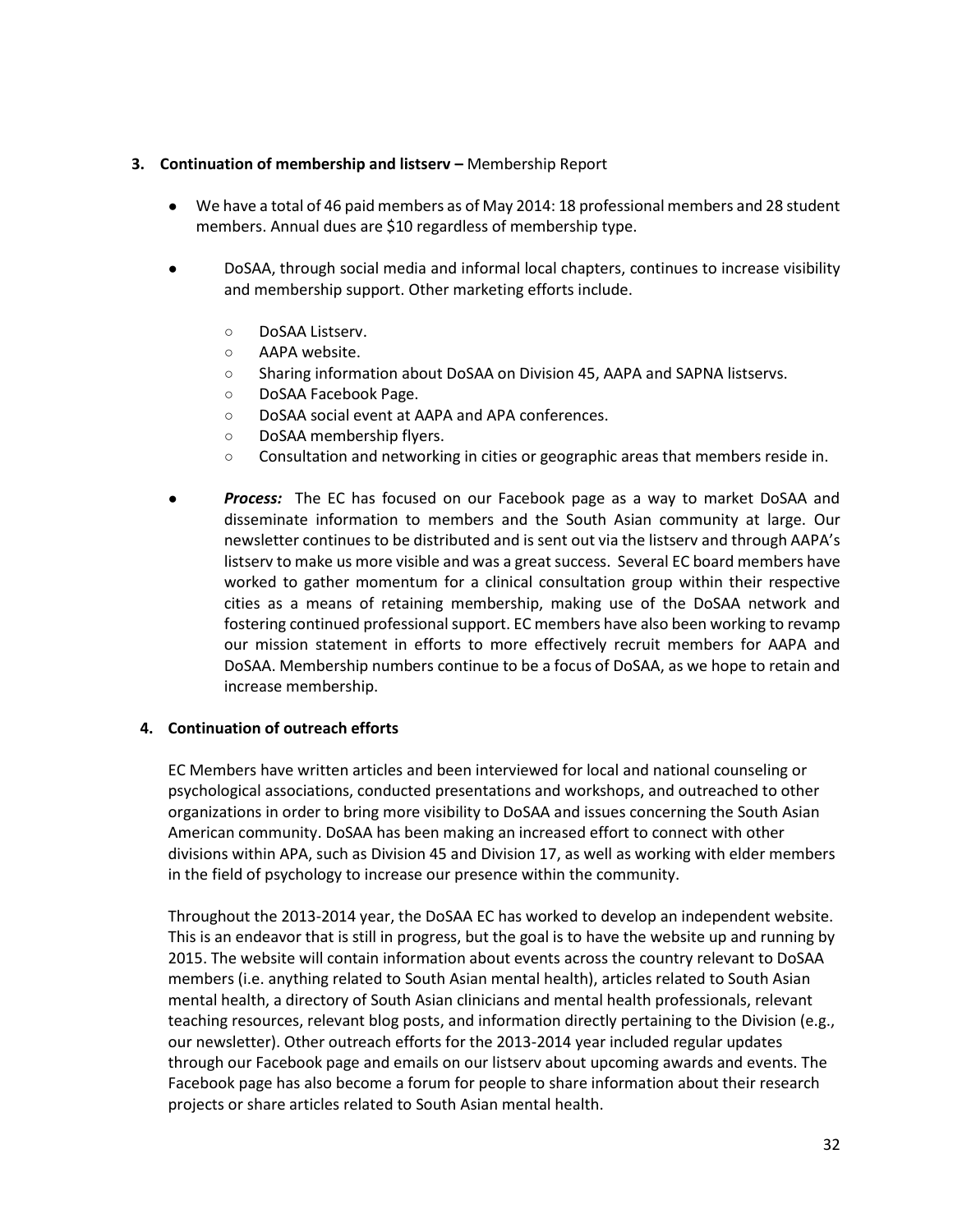#### **5. Planning for AAPA, APA and other national conventions**

The AAPA and APA convention time will be used to promote DoSAA and to create activities that have a direct impact on the internal structure of DoSAA. Incoming (2014-2015) DoSAA EC members will be presenting at this year's AAPA conference, while two current EC members are co-chairing the conference. DoSAA is also hosting its annual networking social at the APA convention, during which a local South Asian organization will be recognized for its contributions to the South Asian community.

*Process:* The EC conducted a mid-year conference call to evaluate the needs and priorities of DoSAA, identify challenges faced in meeting said needs, generate potential solutions, and revisit our mission. EC members then sought to determine how to integrate our mission and potential solutions into the AAPA/APA conference activities. This conference call was productive as the EC was able to identify the strengths and limitations of DoSAA. It was understood that the EC must continue to place an emphasis on increasing and enhancing membership, as it can impact the infrastructure of DoSAA. It was also decided that fundraising activities would be directed towards DoSAA membership (i.e. student award) and towards support of external organizations.

DoSAA EC members have been active in being present in other conventions including the American Psychological Association (APA), American Counseling Association (ACA*),* National Multicultural Conference and Summit (NMCS), California Association of Marriage and Family Therapists (CAMFT) in an effort to recruit a diverse group of mental health professionals*.*

#### **6. Annual DoSAA Student Award**

DoSAA's annual award for students dedicated to exceptional contributions to the field of mental health, psychology, and the South Asian community will be given again this year in addition to a monetary prize. One winner will be announced at the AAPA convention in Washington, D.C.

*Process:* Following last year's process, a request for submissions for the DoSAA Student Award was sent out on the DoSAA and SAPNA listservs. The request entailed applicants to write a brief summary about research or community work they have or are currently engaged in, with respect to the South Asian population. These submissions were read and evaluated by the DoSAA EC and an awardee chosen prior to the AAPA convention.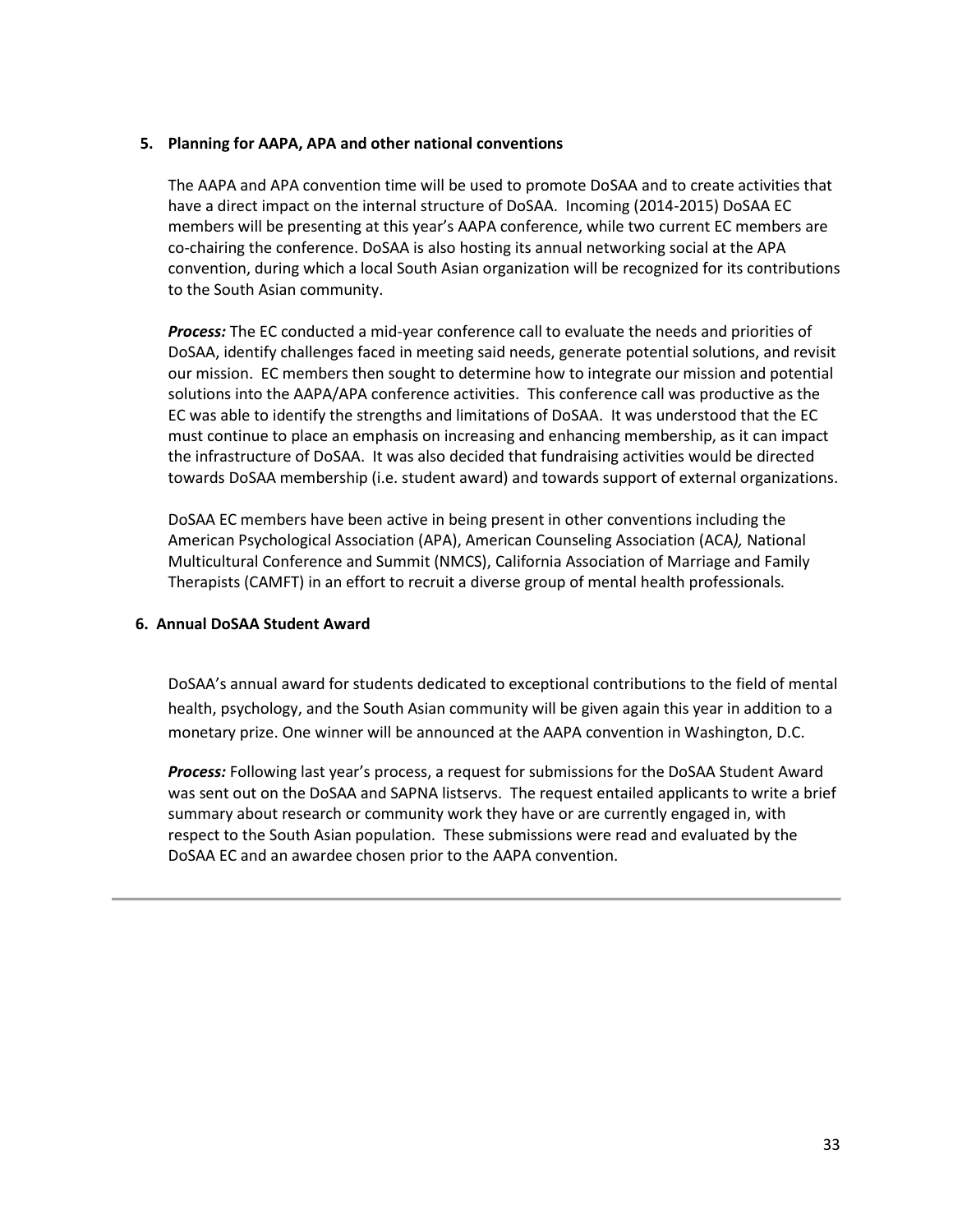# <span id="page-33-0"></span>**DIVISION ON FILIPINO AMERICANS: E. J. R. David, Ph.D & Kevin Nadal, PH.D.**

## **DoFA Executive Committee (EC)**

# **Elected Officers:**

Co-Chairs: E.J.R. David, Ph.D. & Kevin Nadal, Ph.D. Financial Chair: Richelle Concepcion, Psy.D., MPH Student Representative: Gregory Desierto, M.A., Ph.D. Candidate

# **Appointed Officers:**

Mentorship Coordinator: Christine Catipon, Psy.D. Communications Coordinator: Steph Pituc, Ph.D. Membership Coordinator: Krista Chronister, Ph.D.

## **GENERAL POINTS:**

The DoFA just completed its third year of being an official AAPA division. During 2013-2014, the DoFA EC focused on increasing visibility, networking with other Filipino American organizations and associations, increasing its members and membership involvement, exploring ways to fundraise to support possible DoFA projects, and exploring ways to serve DoFA members and the general Filipino American community. DoFA also elected a new set of officers for the next two years. In 2014-2015, the DoFA EC hopes that through the leadership of the incoming officers, guidance from outgoing officers, and collaboration with DoFA's membership and other organizations, the division will continue to increase membership involvement and community impact.

## **Goals completed in 2012-2013:**

Sustainment of board member structure and governance. Maintenance of financial standing. Continuation and growth of membership. Contribute to general Filipino American community Improve visibility through social media. Presence at AAPA, APA, and other national conventions.

## **SPECIFIC COMPONENTS:**

# **1. Creation and Sustainment of board member structure and governance.**

- Quarterly conference calls, including an in person meeting at the AAPA/APA convention in July/August 2014.
- Call for Nominations for 2014-2016.
- Conducting Elections for 2014-2016.
- Incoming Officers for 2014-2016 Co-Chairs: Alicia del Prado and Richelle Concepcion Finance Officer: Michelle Madore Student Representatives: Lainie Posecion and Andy Paves
- The appointed officers will stay on and keep serving for at least another year (2015).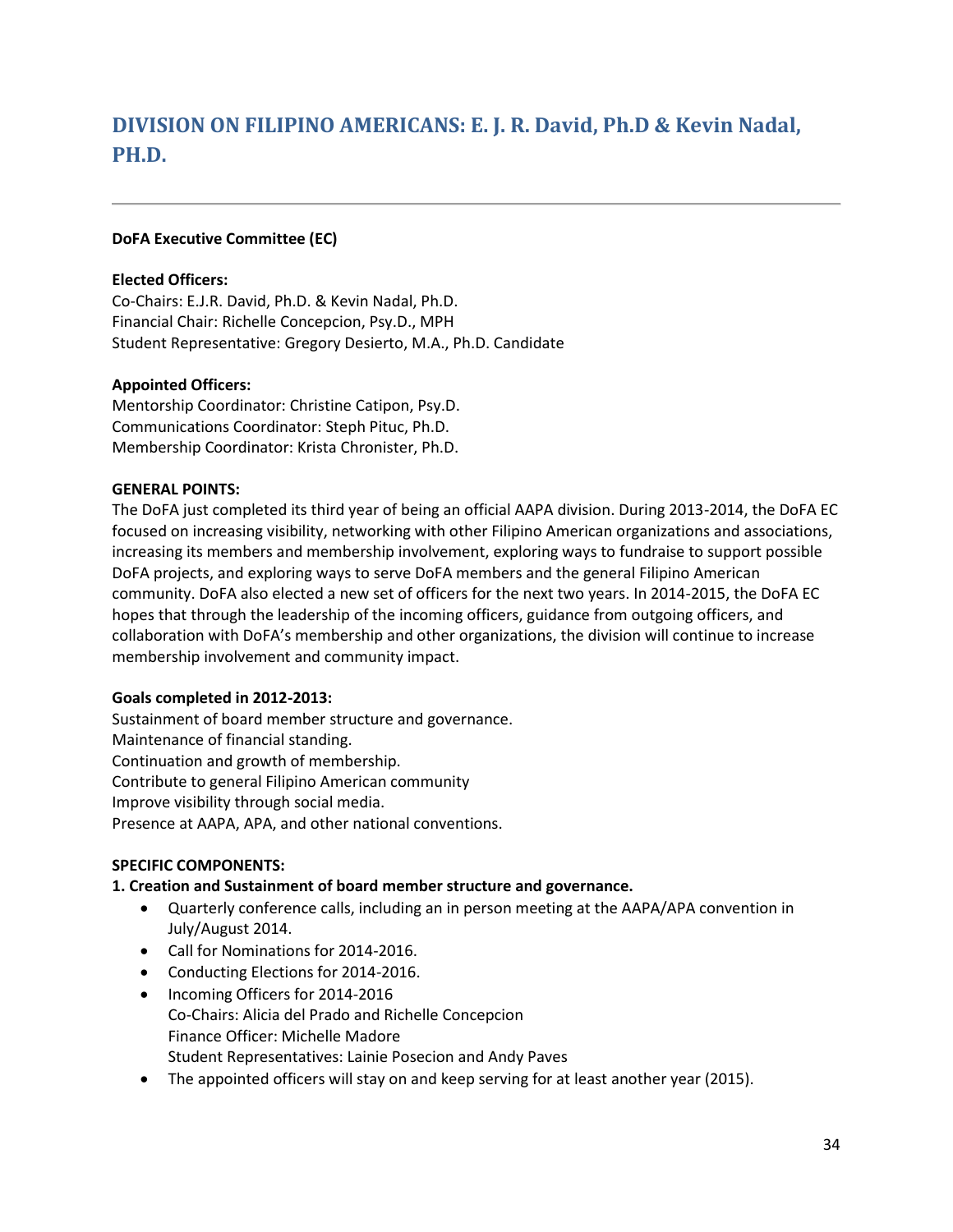# **2. Maintenance of financial standings.**

- We are in the process of setting up a new bank account, as our previous account with Bank of America was closed. Based on our membership dues, our current DoFA balance is approximately \$400.00
- We have also crafted a solicitation letter that we will send out to potential donors this coming year.

# **3. Continuation of membership.**

 We had 41 individuals who have paid their membership as of May 2014, which is a significant growth from the approximately 20 members we had last year. Annual dues are \$15 for all professional members, \$10 for early career professionals, and \$6 for students.

## **4. Contribute to General Filipino American Community.**

- Produced and released a video statement about the possible mental health effects of Typhoon Haiyaan (Yolanda)
- Crafted and released a statement about the national immigration issues.
- Developing a scholarship for Filipino American students interested in psychology.

## **5. Improve visibility through social media.**

The DoFA uses social media to continue to increase visibility and membership support. These efforts include:

- DoFA Listserv.
- AAPA website.
- Sharing information about DoFA on AAPA listserv.
- DoFA Facebook Page.
- DoFA Twitter account.
- DoFA LinkedIn account.
- DoFA social event at AAPA conference.

## **6. Planning for AAPA, APA and other national conventions**

The AAPA and APA convention time in 2013 was used to increase visibility of DoFA, increase DoFA membership and create activities that had a direct impact on the internal structure of DoFA. Some of the DoFA EC members presented at the 2013 AAPA and APA conferences. DoFA also participated in an inter-division session during the AAPA conference. DoFA co-sponsored a self-defense workshop during APA along with Division 44 (Society on LGBT Issues in Psychology). Andy Paves, a DoFA member, a clinical psychology doctoral student at the University of Washington and elected DoFA Student Representative, and a professional mixed-martial arts fighter, facilitated the workshop that included Filipino martial arts techniques. DoFA will have a meet and greet during the lunch hour at AAPA 2014.

DoFA members and officers also presented in various conferences throughout the country. This coming July 30<sup>th</sup>, several DoFA members and officers will be attending and presenting at the Filipino American National Historical Society National Conference in San Diego. Furthermore, several DoFA members will be conducting a Filipino American Psychology Forum on August 3<sup>rd</sup> in San Diego, an event that is cosponsored by Alliant International University.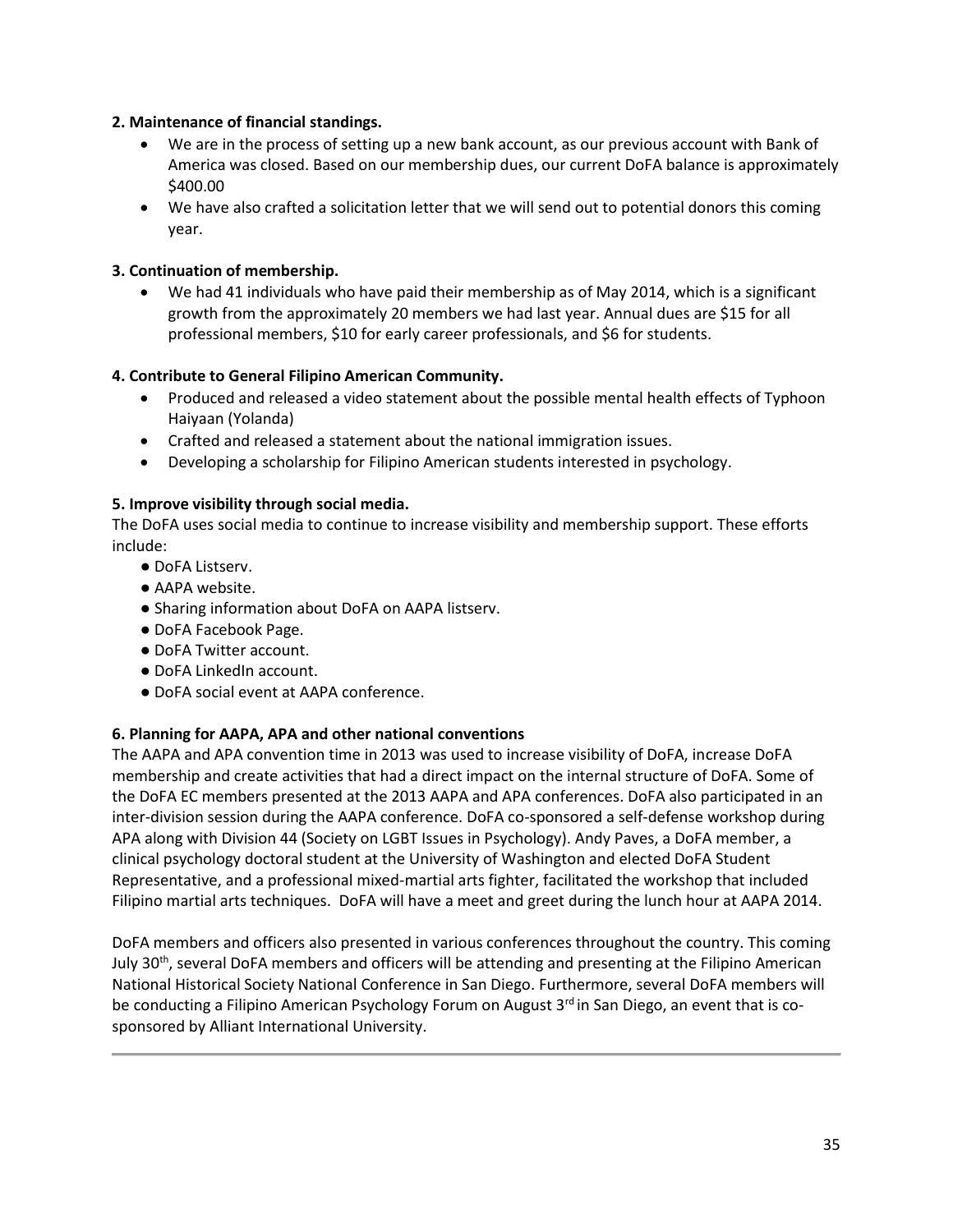# <span id="page-35-0"></span>**DIVISION ON STUDENTS: Fanny Ng**

Under the leadership of Chair Fanny Ng, the Division on Students (DoS) of the Asian American Psychological Association (AAPA) has continued to make significant progress toward continuing to improve the overall experiences of students within AAPA in concrete, innovative, and measurable fashions between 2013 and 2014. Following the DoS Membership Survey spearheaded by Membership Coordinator Jennifer Hsia and Expansion Coordinator Aakash Kishore, the DoS board accomplished two major milestones in our history to address various concerns and interests of our members:

- **DoS Townhall Meeting.** The first ever *DoS Townhall Meeting* was held on April 23rd, 2014 as part of an effort to create a virtual space to help student members connect to DoS. We aimed to increase transparency of board operations, raise awareness about student issues, and solicit feedback from members. Attendees expressed their interests in having more research and mentorship opportunities available within AAPA. They also shared and discussed ideas about membership outreach through media and sharing student resources.
- **DoS Webinar.** The first ever *DoS Webinar* was held on May 12th, 2014. It aimed to provide student members with valuable distance access to leading scholars. Our first topic was "Alliances across Racial Differences: People of Color Working Together for Racial Justice in Psychology." Dr. Karen Suyemoto and Dr. Beth Boyd offered a rare opportunity for attendees to learn from their work and experiences related to cross-racial collaboration and discuss their questions about cross-racial minority relationships and minority status.

Ongoing activities of the Board includes:

- *Increasing the visibility and relevance of DoS:*
	- o Publicity efforts coordinated by Publicity Coordinator Chak Wong increased our number of Facebook followers to our DoS page by over 100% or 200 followers for a total of 442 "likes" since two years ago. The increased visibility strengthens DoS as a resource for student members to be connected and informed about news from AAPA, including conference news.
- *DoS Awards:*
	- $\circ$  The Board continues to support and recognize exceptional student members with annual *DoS Awards* for Graduate Research, Undergraduate Research, Leadership, and Student Service. The nomination and selection process is coordinated by Treasurer Alicia Ibaraki, who is leading a review subcommittee drawn from the Board.
- *DoS Social Activities:*
	- $\circ$  An annual tradition of at least 6 years running serves to strengthen our community and recruitment efforts. DoS board members take this opportunity to connect with our student membership and provide informal channels for feedback and ideas about further development of professional and personal growth opportunities for members.
	- $\circ$  The Annual AAPA Student-Faculty Basketball game is now in its  $5<sup>th</sup>$  season and serves to strengthen community relationships and networks.
- *DoS Advocacy:*
	- $\circ$  The Board continues to be active in representing the concerns of students and offering recommendations on issues impacting students through: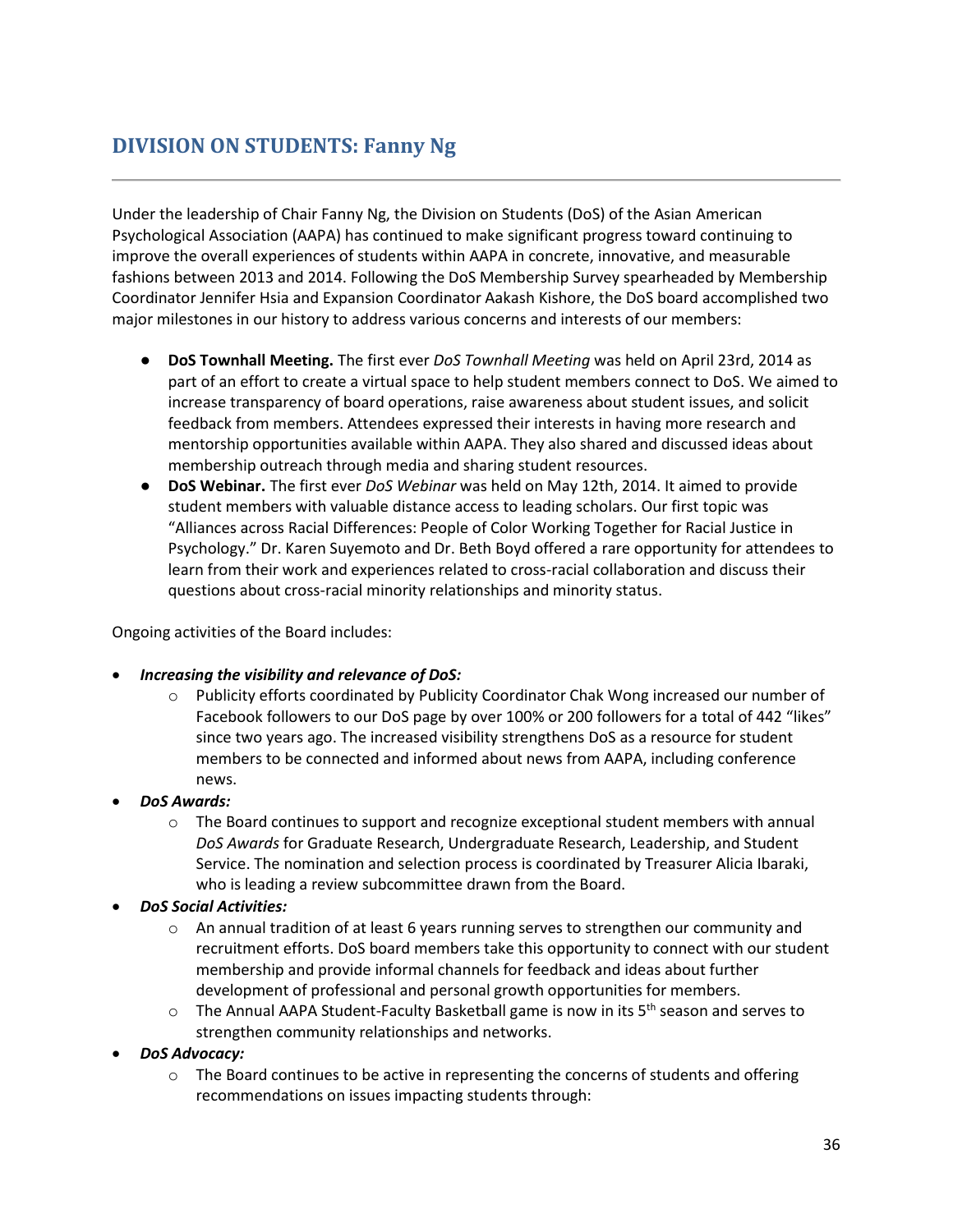- Working with Convention Chairs to ensure continued support of student poster presenters' poster boards at the upcoming Convention
- Strengthening DoS's relationship to EC through Student Representative
- *DoS Archives:*
	- $\circ$  With a renewed focus on the future of DoS, we have established a permanent DoS archive using Dropbox sought to preserve records of our activities, knowledge, and experiences for future generations across revolving DoS leadership. A shared "AAPA DoS" folder is regularly maintained by Secretary and Historian, Ming-Che Tu.

A Board Transitional Meeting was held on July 27, 2014 to discuss and prepare for the transition of the DoS leadership to encourage continuity and the sharing of lessons learned, challenges, and ideas. As the representatives of the student membership of AAPA, the Board strives to unify, strengthen, and foster the student voice and the development of future leaders of AAPA through activities supporting our operating pillars of -- professional development, community, and advocacy. We gratefully acknowledge the support from fellow student members, our mentors and advisors, and AAPA as a whole.

# **State of Asian American Psychological Association, Division on Students**

- Active Members: **225**
- Available Funds: **\$3,274.01**

| <b>Outgoing Executive Board 2012-2014</b> | <b>Incoming Executive Board 2014-2016</b>   |
|-------------------------------------------|---------------------------------------------|
| Chair - Fanny Ng                          | Chair - Ming-Che Tu                         |
| Assistant Chair - Jin Kim                 | Assistant Chair - Sumin Na                  |
| Secretary/Historian - Ming-Che Tu         | Secretary/Historian - Anjni Patel           |
| Treasurer - Alicia Ibaraki                | Treasurer - Ariane Ling                     |
| <b>Publicity Coordinator - Chak Wong</b>  | Publicity Coordinator - Elsa Lee            |
| Membership Coordinator - Jennifer Hsia    | Membership Coordinator - Yuchuan Chen       |
| Expansion Coordinator - Aakash Kishore    | Expansion Coordinator - Caroline Luong-Tran |

For a more detailed DoS Annual Report, please visit **tinyurl.com/DoS-Full-Annual-Report.**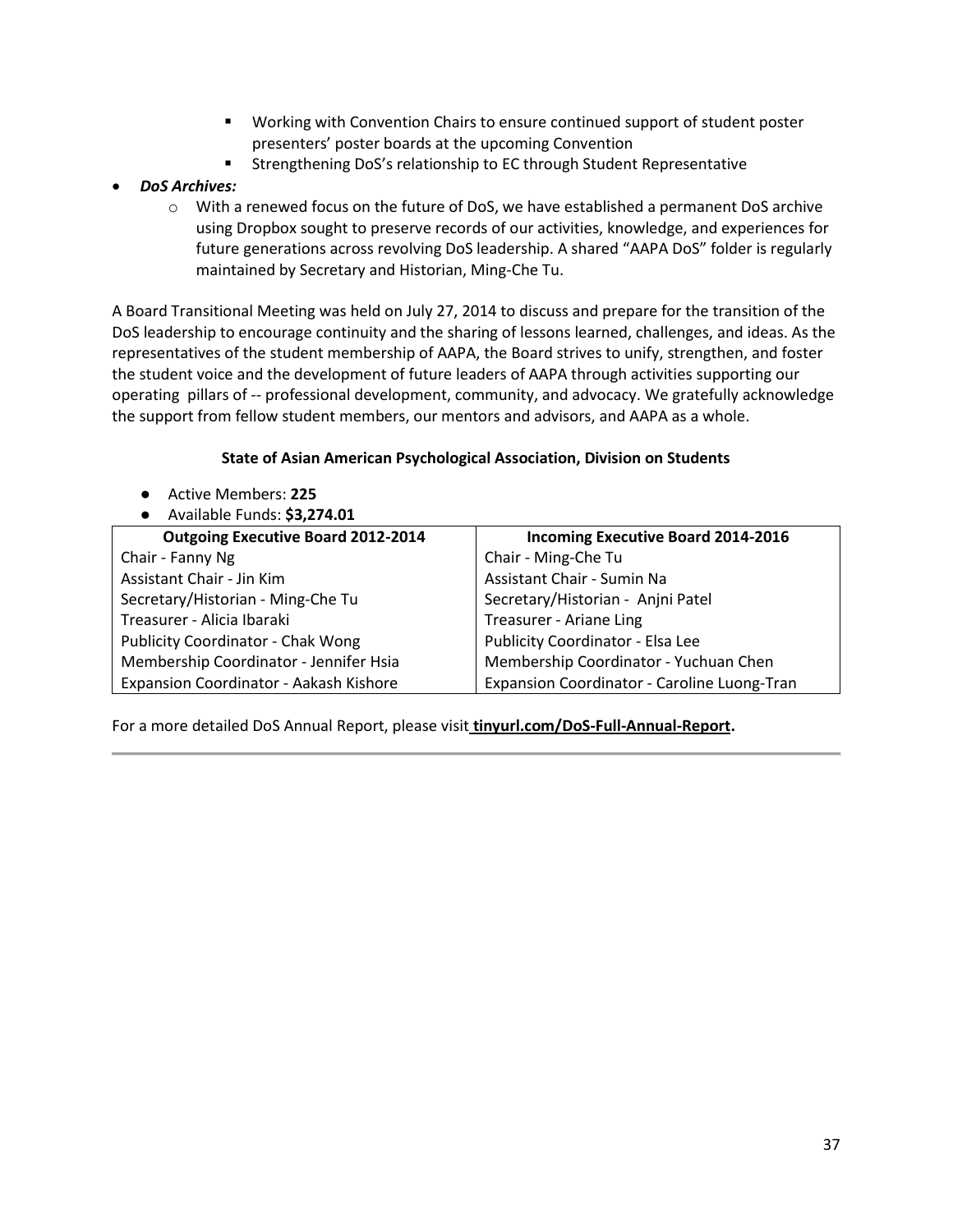# **DIVISION ON LGBTQQ, Michael Lau, Ph.D. & Saeromi Kim, Ph.D.**

DLGBTQQ was organized by an interest group in 2013 and formally recognized as a division of AAPA in 2014. Elections were held in 2014 with Saeromi Kim & Michael Lau serving as co-chairs, Satinder Gill serving as financial chair, and Nicole Rider serving as student representative.

DLGBTQQ is a newly formed division, and we plan on meeting during the lunch hour at the upcoming AAPA convention to meet with members interested in the division to discuss plans and initiatives. In the meeting we hope to publicize and recruit members, and prioritize our work for the near future.

<span id="page-37-0"></span>Mike and Saeromi